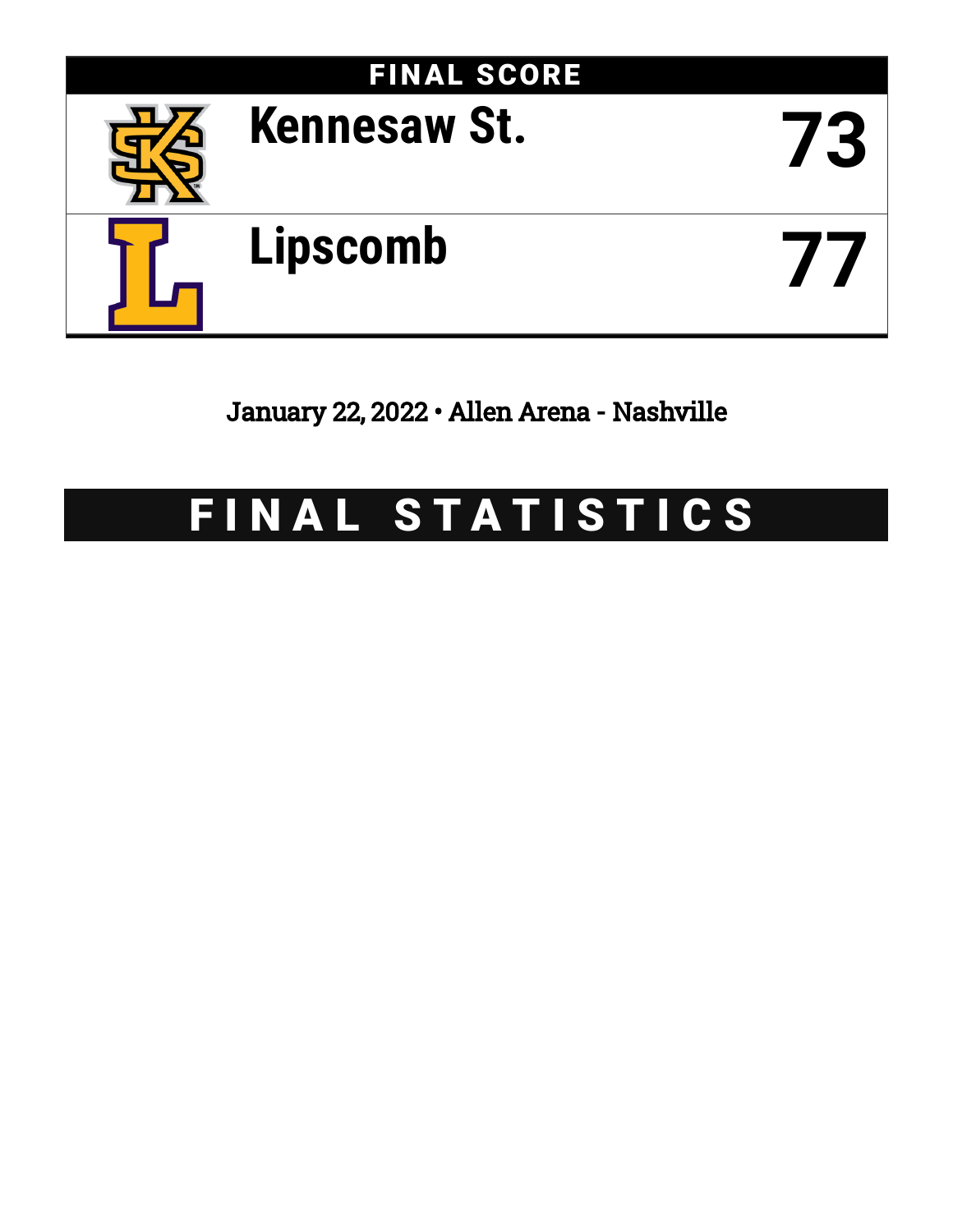# **Official Box Score Kennesaw St. vs Lipscomb Game Totals -- Final Statistics January 22, 2022 at Allen Arena - Nashville**



# **Kennesaw St. 73**

| No. | Plaver                 | S  | <b>Pts</b> | FG.      | 3FG       | FT       | OR | DR       | TR             | РF             | A        | TO            | <b>B</b> lk | Stl      | Min | $+/-$ |
|-----|------------------------|----|------------|----------|-----------|----------|----|----------|----------------|----------------|----------|---------------|-------------|----------|-----|-------|
| 00  | ROBINSON, DEMOND       | F  | 6          | $3 - 5$  | $0 - 0$   | $0 - 0$  | 2  |          | 3              | 3              | 0        | 2             |             | 2        | 23  | 9     |
| 01  | <b>BURDEN, TERRELL</b> | G  | 14         | $6 - 14$ | $0 - 3$   | $2 - 4$  |    |          | $\overline{2}$ |                | 3        | 2             | $\Omega$    |          | 27  | 1     |
| 03  | YOUNGBLOOD, CHRIS      | G  | 5          | $1 - 7$  | $1 - 5$   | $2 - 2$  | 2  | 2        | 4              |                | 0        | $\mathcal{P}$ | $\Omega$    | 0        | 23  | $-13$ |
| 05  | STROUD, BRANDON        | G  | 10         | $3 - 10$ | $2 - 3$   | $2 - 2$  |    | 4        | 11             | $\overline{2}$ |          | 0             | $\Omega$    | $\Omega$ | 31  | $-11$ |
| 22  | RODGERS, SPENCER       | G  | 10         | $4 - 11$ | $2-9$     | $0 - 0$  | 0  | 2        | 2              | 0              | 4        |               | 0           | 0        | 31  | 3     |
| 10  | PETERSON, ALEX         | F. | 0          | $0 - 1$  | $0 - 0$   | $0 - 0$  | 2  | 5        |                |                |          | 0             | $\Omega$    |          | 17  | $-13$ |
| 12  | <b>MOULTRIE, JAMIR</b> | G  | 20         | $6 - 12$ | $5-9$     | $3 - 3$  | 0  | 0        | 0              | 4              | 0        | 0             | $\Omega$    |          | 22  | 1     |
| 13  | JENNINGS, KASEN        | G  | 8          | $3 - 8$  | $2 - 5$   | $0 - 0$  | 0  | 3        | 3              | 1              |          | $\mathcal{P}$ | $\Omega$    | 0        | 19  | 0     |
| 14  | <b>REDDISH, ISAIAH</b> | G  | 0          | $0 - 1$  | $0 - 0$   | $0 - 2$  | 0  | $\Omega$ | 0              | $\Omega$       | $\Omega$ | 0             | $\Omega$    | 1        | 6   | 3     |
|     | <b>TEAM</b>            |    |            |          |           |          | 1  | $\Omega$ | 1              | 0              |          | 2             |             |          |     |       |
|     | <b>TOTALS</b>          |    | 73.        | - 26-69  | $12 - 34$ | $9 - 13$ | 15 | 18       | 33             | 13             | 10       | 11            |             | 6.       | 200 |       |
|     |                        |    |            |          |           |          |    |          |                |                |          |               |             |          |     |       |

| Game                                | 26-69 | 37.7% | $12 - 34$ | 35.3% | $9 - 13$ | 69.2% |
|-------------------------------------|-------|-------|-----------|-------|----------|-------|
| 2nd Half                            | 12-37 | 32%   | $6-18$    | 33%   | 8-9      | 89%   |
| 1st Half                            | 14-32 | 44%   | 6-16      | 38%   | 1-4      | 25%   |
| <b>Shooting By Period</b><br>Period | FG    | FG%   | 3FG       | 3FG%  | FT       | FT%   |

#### *Deadball Rebounds:* 2,0 *Last FG:* 2nd-00:02 *Biggest Run:* 8-0 *Largest lead:* By 6 at 1st-17:37 *Technical Fouls:* None.

# **Lipscomb 77**

*Shooting By Period*

| Player                 | S  | Pts               | FG       | 3FG       | FT        | 0R             | DR       | TR           | PF             | A        | то | Blk          | Stl      | Min | $+/-$        |
|------------------------|----|-------------------|----------|-----------|-----------|----------------|----------|--------------|----------------|----------|----|--------------|----------|-----|--------------|
| JOHNSON, KJ            | G  | 2                 | $1 - 4$  | $0 - 3$   | $0-0$     | 0              |          |              |                |          | 3  | 0            | $\Omega$ | 19  | $-2$         |
| JONES, GREG            | G  | 16                | $5-9$    | $4 - 8$   | $2 - 2$   | 0              | 3        | 3            | 3              |          | 2  | $\mathbf{0}$ | 0        | 32  | $-1$         |
| PRUITT, WILL           | G  | 18                | $4 - 8$  | 1-3       | $9 - 12$  | 3              | 5        | 8            | 0              | 5        | 3  | 0            |          | 35  | -4           |
| <b>HAZEN, PARKER</b>   | F. | 6                 | $2 - 4$  | $0 - 2$   | $2 - 2$   | $\overline{2}$ | 4        | 6            | 4              | 1        | 0  | $\Omega$     |          | 24  | 8            |
| ASADULLAH, AHSAN       | C. | 10                | $4 - 10$ | $1 - 1$   | $1 - 2$   | 0              | 10       | 10           | 3              | 6        | 8  |              | 3        | 31  | 4            |
| <b>BENHAM, TRAE</b>    | G  | $12 \overline{ }$ | $4 - 5$  | $3 - 4$   | $1 - 2$   | $\Omega$       | 4        | 4            |                |          | 0  | $\Omega$     | $\Omega$ | 23  | $\mathbf{0}$ |
| <b>SHULMAN, TANNER</b> | G  | 0                 | $0 - 1$  | $0 - 1$   | $0 - 0$   | 0              | $\Omega$ | $\Omega$     | 0              |          | 0  | $\Omega$     | 0        | 5   | $\mathbf{0}$ |
| <b>CLARK, QUINCY</b>   | G  | $\mathcal{P}$     | $1 - 1$  | $0 - 0$   | $0 - 0$   | 0              | 0        | $\mathbf{0}$ | $\overline{0}$ | 0        | 0  | 0            | 0        | 5   | 8            |
| MURR, TOMMY            | G  | 5                 | $1 - 2$  | $1-2$     | $2 - 2$   | 0              |          |              |                | 2        |    | 0            | 0        | 13  | 9            |
| OGNACEVIC, JACOB       | F. | 6                 | $3 - 5$  | $0 - 1$   | $0 - 0$   | 1.             | 0        |              |                | $\Omega$ | 0  |              | $\Omega$ | 12  | $-2$         |
| <b>TEAM</b>            |    |                   |          |           |           | 2              | 2        | 4            | $\Omega$       |          | 1  |              |          |     |              |
| <b>TOTALS</b>          |    | 77                |          | $10 - 25$ | $17 - 22$ | 8              | 30       | 38           | 15             | 18       | 18 | $\mathbf{2}$ | 5        |     |              |
|                        |    |                   |          | $25 - 49$ |           |                |          |              |                |          |    |              |          |     | <b>200</b>   |

| Game                         | $25 - 49$ | 51.0% | $10 - 25$ | 40.0%  | $17 - 22$ | 77.3% |
|------------------------------|-----------|-------|-----------|--------|-----------|-------|
| 2nd Half                     | 11-21     | 52%   | $3 - 10$  | $30\%$ | 14-18     | 78%   |
| 1st Half                     | 14-28     | 50%   | 7-15      | 47%    | $3-4$     | 75%   |
| Shooting By Period<br>Period | FG        | FG%   | 3FG       | 3FG%   | FТ        | FT%   |

*Deadball Rebounds:* 3,0 *Last FG:* 2nd-00:18 *Biggest Run:* 8-0 *Largest lead:* By 12 at 2nd-06:45 *Technical Fouls:* None.

| Game Notes:                                                   | <b>Score</b>                             | 1st | 2 <sub>nd</sub> | тот               | <b>Points</b> | <b>KSU</b>     | <b>LIP</b>     |
|---------------------------------------------------------------|------------------------------------------|-----|-----------------|-------------------|---------------|----------------|----------------|
| Officials: Freddie Williams, Jason Deering, Donald<br>Daniels | <b>KSU</b>                               | 35  | 38              | 73                | In the Paint  | 18             | 28             |
|                                                               | LIP                                      | 38  | 39              | 77                | Off Turns     |                | 17             |
| Start Time: 02:31 PM ET                                       |                                          |     |                 |                   | 2nd Chance    |                |                |
| End Time: 04:34 PM ET<br>Game Duration: 2:02                  | KSU led for 6:30. LIP led for 32:17.     |     |                 | <b>Fast Break</b> |               | 10             |                |
| Conference Game:                                              | Game was tied for 1:13.<br>Times tied: 2 |     | Lead Changes: 3 |                   | Bench         | 28             | 25             |
|                                                               |                                          |     |                 |                   | Per Poss      | 1.058<br>31/69 | 1.132<br>33/68 |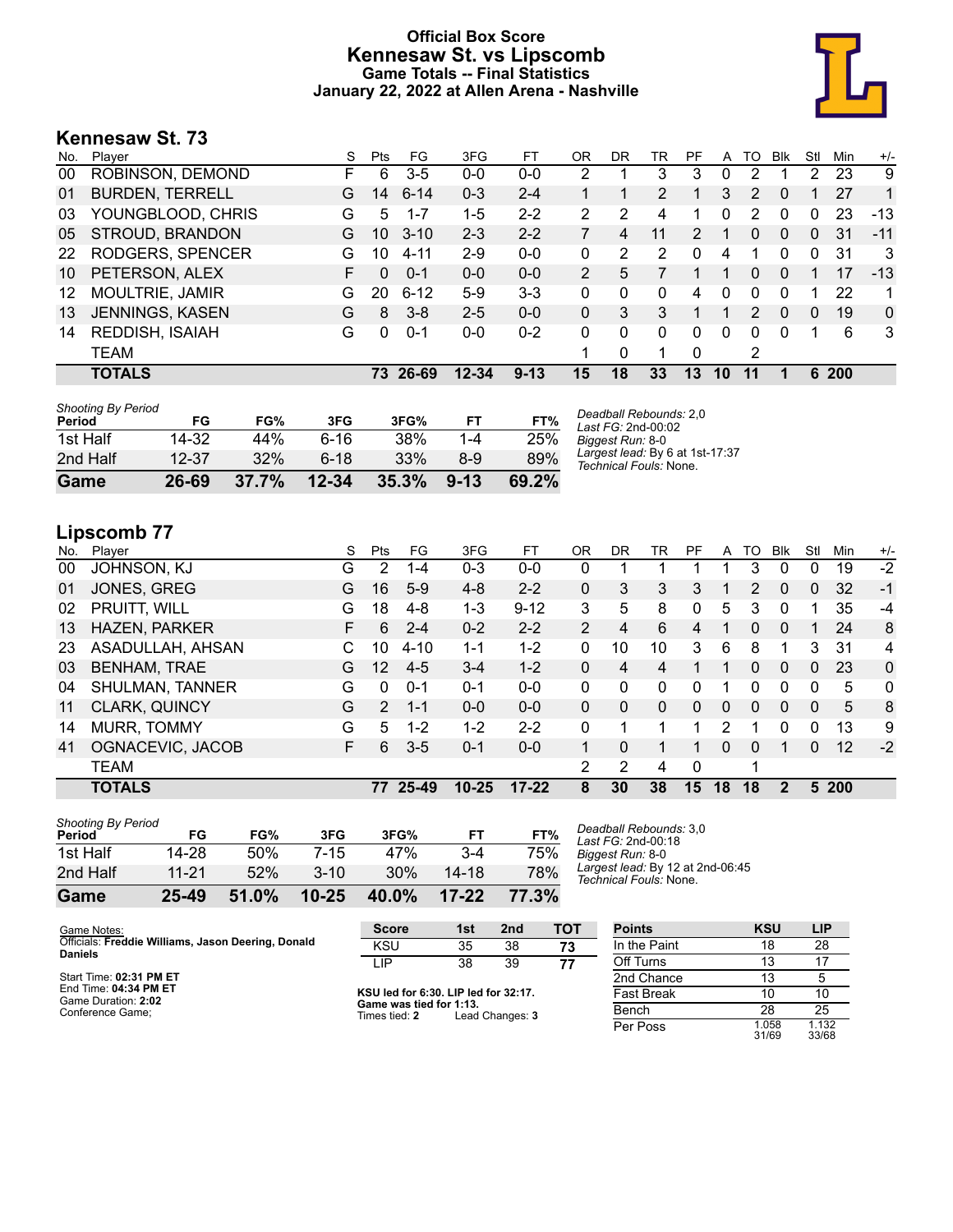## **Official Box Score Kennesaw St. vs Lipscomb First Half Statistics Only January 22, 2022 at Allen Arena - Nashville**



# **Kennesaw St. 35**

| No. | Player                 | S  | <b>Pts</b>    | FG       | 3FG      | <b>FT</b> | <b>OR</b> | <b>DR</b> | TR | <b>PF</b> | A | TO           | <b>Blk</b>   | Stl            | Min | $+/-$ |
|-----|------------------------|----|---------------|----------|----------|-----------|-----------|-----------|----|-----------|---|--------------|--------------|----------------|-----|-------|
| 00  | ROBINSON, DEMOND       | F  | $\mathcal{P}$ | $1 - 2$  | $0 - 0$  | $0 - 0$   |           |           | 2  |           | 0 | 2            | 0            | 0              | 11  | 8     |
| 01  | <b>BURDEN, TERRELL</b> | G  | 9             | $4 - 8$  | $0 - 2$  | $1 - 2$   | 0         | 0         | 0  | 0         | 2 | $\Omega$     | 0            | 0              | 15  | 3     |
| 03  | YOUNGBLOOD, CHRIS      | G  | 3             | $1 - 6$  | $1 - 4$  | $0 - 0$   |           | 2         | 3  | 0         | 0 |              | 0            | 0              | 15  | -6    |
| 05  | STROUD, BRANDON        | G  | 8             | $3 - 5$  | $2 - 3$  | $0 - 0$   |           | 1         | 2  | 1         | 0 | $\mathbf{0}$ | $\mathbf{0}$ | $\Omega$       | 16  | $-4$  |
| 22  | RODGERS, SPENCER       | G  | 8             | $3-5$    | $2 - 4$  | $0 - 0$   | 0         | 2         | 2  | 0         | 2 |              | 0            | $\Omega$       | 15  | 3     |
| 10  | PETERSON, ALEX         | F. | 0             | $0 - 1$  | $0 - 0$  | $0-0$     |           | 4         | 5. | 0         |   | 0            | 0            | 1              | 9   | $-11$ |
| 12  | MOULTRIE, JAMIR        | G  | 0             | $0 - 1$  | $0 - 0$  | $0 - 0$   | 0         | 0         | 0  | 0         | 0 | 0            | 0            | 0              | 6   | $-4$  |
| 13  | JENNINGS, KASEN        | G  | 5             | $2 - 4$  | $1 - 3$  | $0 - 0$   | 0         | $\Omega$  | 0  |           | 0 | 0            | 0            | 0              | 8   | $-5$  |
| 14  | REDDISH, ISAIAH        | G  | 0             | $0 - 0$  | $0 - 0$  | $0 - 2$   | 0         | 0         | 0  | 0         | 0 | $\Omega$     | $\Omega$     | 1              | 4   | 1     |
|     | <b>TEAM</b>            |    |               |          |          |           |           | 0         | 1  | 0         |   |              |              |                |     |       |
|     | <b>TOTALS</b>          |    |               | 35 14-32 | $6 - 16$ | $1 - 4$   | 5         | 10        | 15 | 3         | 5 | 5            | 0            | $\overline{2}$ | 100 |       |

| <b>Shooting By Period</b><br>Period | FG        | FG%   | 3FG       | 3FG%  | F1       | FT%   | Deadball Rebounds: 2,0<br>Last FG Half: KSU 2nd-00:02 |
|-------------------------------------|-----------|-------|-----------|-------|----------|-------|-------------------------------------------------------|
| 1st Half                            | 14-32     | 44%   | ჩ-1ჩ      | 38%   | $1 - 4$  | 25%   |                                                       |
| Game                                | $26 - 69$ | 37.7% | $12 - 34$ | 35.3% | $9 - 13$ | 69.2% |                                                       |

# **Lipscomb 38**

| No. | Plaver                 | S  | <b>Pts</b>    | <b>FG</b> | 3FG      | <b>FT</b> | <b>OR</b>    | <b>DR</b> | <b>TR</b>    | PF       | A | TO | <b>Blk</b>   | Stl            | Min | $+/-$ |
|-----|------------------------|----|---------------|-----------|----------|-----------|--------------|-----------|--------------|----------|---|----|--------------|----------------|-----|-------|
| 00  | JOHNSON, KJ            | G  | 0             | $0 - 3$   | $0 - 3$  | $0 - 0$   | 0            |           |              | 0        |   | 2  | 0            | O              | 13  | -6    |
| 01  | JONES, GREG            | G  | 9             | $3 - 6$   | $3-6$    | $0 - 0$   | $\Omega$     | 2         | 2            |          |   |    | 0            | 0              | 15  | $-3$  |
| 02  | PRUITT, WILL           | G  |               | $0 - 1$   | $0-0$    | $1 - 2$   | 2            |           | 3            | 0        | 2 |    | 0            | 0              | 15  | -3    |
| 13  | <b>HAZEN, PARKER</b>   | F  | 0             | $0 - 1$   | $0 - 1$  | $0 - 0$   | $\mathbf 1$  | 2         | 3            | 2        | 0 | 0  | 0            |                | 9   | $-1$  |
| 23  | ASADULLAH, AHSAN       | C  | 7             | 3-8       | $1 - 1$  | $0 - 0$   | $\Omega$     | 5         | 5            |          | 2 | 2  |              |                | 15  | 6     |
| 03  | <b>BENHAM, TRAE</b>    | G  | 8             | $3 - 3$   | $2 - 2$  | $0 - 0$   | $\Omega$     | 2         | 2            |          | 0 | 0  | $\mathbf{0}$ | 0              | 9   | 3     |
| 04  | <b>SHULMAN, TANNER</b> | G  | 0             | $0 - 1$   | $0 - 1$  | $0-0$     | $\mathbf{0}$ | 0         | 0            | 0        | 1 | 0  | 0            | 0              | 5   | 2     |
| 11  | <b>CLARK, QUINCY</b>   | G  | $\mathcal{P}$ | $1 - 1$   | $0 - 0$  | $0 - 0$   | 0            | 0         | $\mathbf{0}$ | $\Omega$ | 0 | 0  | $\mathbf{0}$ | 0              | 5   | 6     |
| 14  | MURR, TOMMY            | G  | 5             | $1 - 1$   | $1 - 1$  | $2 - 2$   | $\Omega$     |           |              |          | 1 | 1  | 0            | 0              | 7   | 9     |
| 41  | OGNACEVIC, JACOB       | F. | 6             | $3 - 3$   | $0 - 0$  | $0 - 0$   | 1            | 0         |              |          | 0 | 0  |              | 0              | 8   | 2     |
|     | <b>TEAM</b>            |    |               |           |          |           | 1.           | 1         | 2            | $\Omega$ |   | 1  |              |                |     |       |
|     | <b>TOTALS</b>          |    | 38            | $14-28$   | $7 - 15$ | $3 - 4$   | 5.           | 15        | 20           | 8        | 8 | 8  | 2            | $\overline{2}$ | 100 |       |

| <b>Shooting By Period</b><br>Period | FG    | FG%   | 3FG       | 3FG%  | FТ        | FT%   |
|-------------------------------------|-------|-------|-----------|-------|-----------|-------|
| 1st Half                            | 14-28 | .50%  | $7 - 15$  | 47%   | $3-4$     | 75%   |
| Game                                | 25-49 | 51.0% | $10 - 25$ | 40.0% | $17 - 22$ | 77.3% |

*Deadball Rebounds:* 3,0 *Last FG Half:* LIP 2nd-00:18

| Game Notes:                                                          | <b>Score</b> | 1st | 2 <sub>nd</sub> | <b>TOT</b> | <b>Points (This Period)</b> | <b>KSU</b>    | <b>LIP</b>     |
|----------------------------------------------------------------------|--------------|-----|-----------------|------------|-----------------------------|---------------|----------------|
| Officials: Freddie Williams, Jason Deering, Donald<br><b>Daniels</b> | KSU          | 35  | 38              | 73         | In the Paint                |               | 12             |
|                                                                      | <b>LIP</b>   | 38  | 39              | 77         | Off Turns                   |               |                |
| Start Time: 02:31 PM ET                                              |              |     |                 |            | 2nd Chance                  |               |                |
| End Time: 04:34 PM ET<br>Game Duration: 2:02                         |              |     |                 |            | <b>Fast Break</b>           |               |                |
| Conference Game:                                                     |              |     |                 |            | Bench                       |               | 21             |
|                                                                      |              |     |                 |            | Per Poss                    | .029<br>15/34 | 1.152<br>16/33 |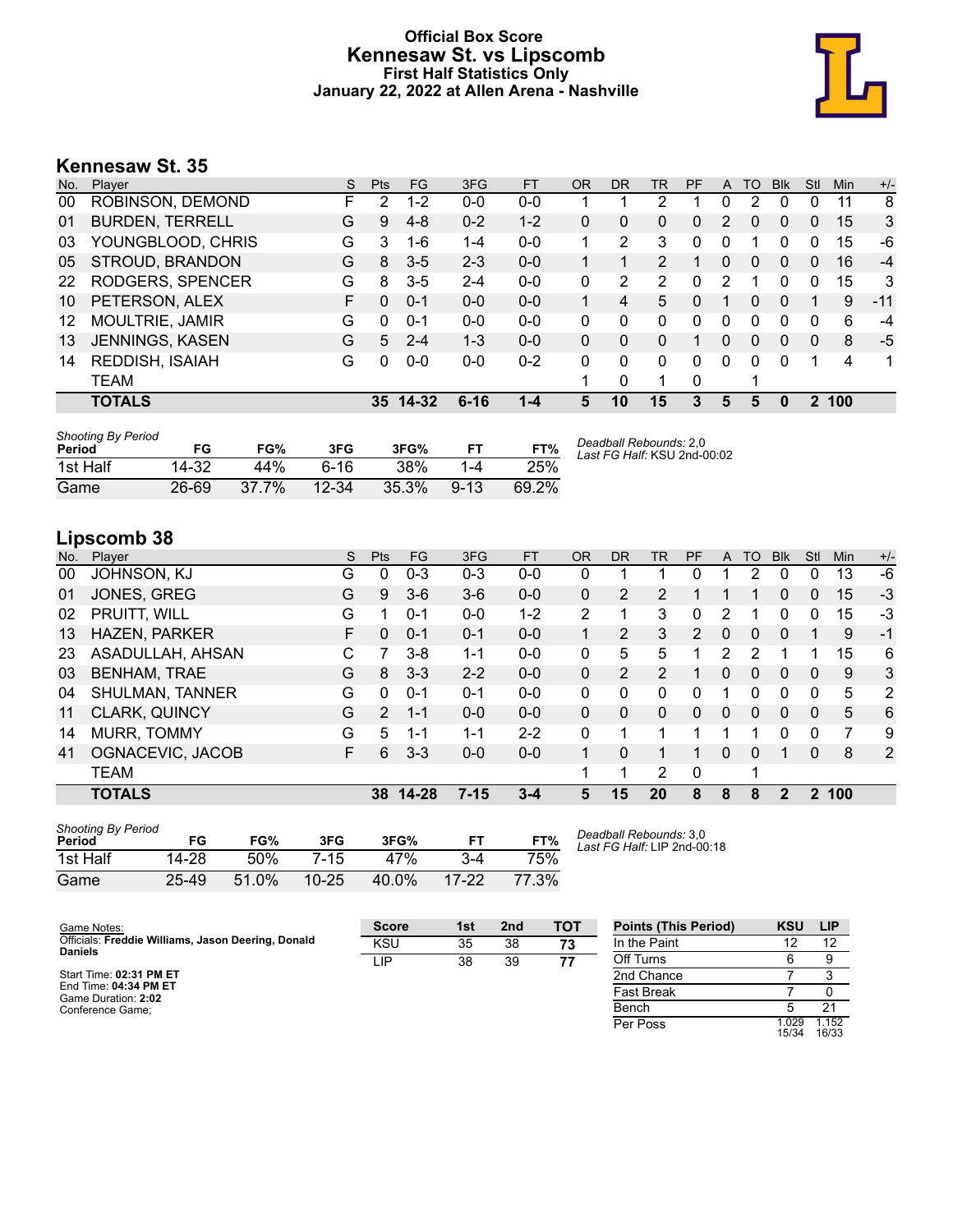## **Official Play-By-Play Kennesaw St. vs Lipscomb First Half January 22, 2022 at Allen Arena - Nashville**



#### **Period 1**

**Starters:**<br>Kennesaw St.: 0 ROBINSON,DEMOND (F); 1 BURDEN,TERRELL (G); 3 YOUNGBLOOD,CHRIS (G); 5 STROUD,BRANDON (G); 22 RODGERS,SPENCER (G);<br>Lipscomb: 0 JOHNSON,KJ (G); 1 JONES,GREG (G); 2 PRUITT,WILL (G); 13 HAZEN,PARKER

| Time           | <b>VISITORS: Kennesaw St.</b>           | <b>Score</b> | <b>Margin</b>  | <b>HOME: Lipscomb</b>                        |
|----------------|-----------------------------------------|--------------|----------------|----------------------------------------------|
| 19:35          | GOOD! 3PTR by YOUNGBLOOD, CHRIS         | $0-3$        | $V_3$          |                                              |
| 19:35          | ASSIST by RODGERS, SPENCER              |              |                |                                              |
| 19:04          |                                         |              |                | TURNOVER (SHOTCLOCK) by TEAM                 |
| 18:50          | MISSED 3PTR by BURDEN, TERRELL          |              |                |                                              |
| 18:48          |                                         |              |                | REBOUND (DEF) by ASADULLAH, AHSAN            |
| 18:24          |                                         |              |                | MISSED 3PTR by JOHNSON, KJ                   |
| 18:22          | REBOUND (DEF) by YOUNGBLOOD, CHRIS      |              |                |                                              |
| 18:05          | GOOD! 3PTR by RODGERS, SPENCER          | $0-6$        | $V_6$          |                                              |
| 17:48          |                                         | $3-6$        | $V_3$          | GOOD! 3PTR by ASADULLAH, AHSAN               |
| 17:37          | GOOD! 3PTR by STROUD, BRANDON           | $3-9$        | $V_6$          |                                              |
| 17:37          | ASSIST by BURDEN, TERRELL               |              |                |                                              |
| 17:18          |                                         |              |                | MISSED JUMPER by PRUITT, WILL                |
| 17:15          |                                         |              |                | REBOUND (OFF) by TEAM                        |
| 17:05          |                                         |              |                | MISSED 3PTR by JOHNSON, KJ                   |
| 17:02          |                                         |              |                | REBOUND (OFF) by HAZEN, PARKER               |
| 16:56          |                                         |              |                | FOUL (PERSONAL) by TEAM                      |
| 16:56          | FOUL (PERSONAL) by STROUD, BRANDON      |              |                |                                              |
| 16:38          |                                         | $5-9$        | V <sub>4</sub> | GOOD! LAYUP by ASADULLAH, AHSAN              |
| 16:38          |                                         |              |                | ASSIST by JOHNSON, KJ                        |
| 16:31          | MISSED JUMPER by YOUNGBLOOD, CHRIS      |              |                |                                              |
| 16:26          |                                         |              |                | REBOUND (DEF) by HAZEN, PARKER               |
| 16:15          |                                         |              |                | FOUL (OFF) by JONES, GREG                    |
| 16:15          |                                         |              |                | TURNOVER (OFFENSIVE) by JONES, GREG          |
| 16:15          | SUB OUT: ROBINSON, DEMOND               |              |                |                                              |
| 16:15          | SUB IN: PETERSON, ALEX                  |              |                |                                              |
| 16:03          | TURNOVER (BADPASS) by RODGERS, SPENCER  |              |                |                                              |
| 16:03          |                                         |              |                | STEAL by ASADULLAH, AHSAN                    |
| 15:52          |                                         | $8-9$        | V <sub>1</sub> | GOOD! 3PTR by JONES, GREG                    |
| 15:52          |                                         |              |                | ASSIST by PRUITT, WILL                       |
| 15:28          | GOOD! JUMPER by RODGERS, SPENCER [PNT]  | $8 - 11$     | $V_3$          |                                              |
| 15:16          |                                         |              |                | MISSED JUMPER by ASADULLAH, AHSAN            |
| 15:13          | REBOUND (DEF) by PETERSON, ALEX         |              |                |                                              |
| 15:06          | MISSED JUMPER by BURDEN, TERRELL        |              |                |                                              |
| 15:04          |                                         |              |                | REBOUND (DEF) by HAZEN, PARKER               |
| 14:54          |                                         | $11 - 11$    | $\mathsf T$    | GOOD! 3PTR by JONES, GREG                    |
| 14:54          |                                         |              |                | <b>ASSIST by PRUITT, WILL</b>                |
| 14:25          | MISSED 3PTR by RODGERS, SPENCER         |              |                |                                              |
| 14:21          |                                         |              |                | REBOUND (DEF) by ASADULLAH, AHSAN            |
| 14:16          |                                         |              |                | MISSED 3PTR by JONES, GREG                   |
| 14:14          | REBOUND (DEF) by PETERSON, ALEX         |              |                |                                              |
| 14:06          | GOOD! LAYUP by BURDEN, TERRELL          | $11 - 13$    | V <sub>2</sub> |                                              |
| 13:50          |                                         |              |                | MISSED 3PTR by HAZEN, PARKER                 |
| 13:47          | REBOUND (DEF) by PETERSON, ALEX         |              |                |                                              |
| 13:37          | TURNOVER (BADPASS) by YOUNGBLOOD, CHRIS |              |                |                                              |
| 13:37          |                                         |              |                | STEAL by HAZEN, PARKER                       |
| 13:26          |                                         |              |                | MISSED 3PTR by JONES, GREG                   |
| 13:23          | REBOUND (DEF) by PETERSON, ALEX         |              |                | FOUL (PERSONAL) by HAZEN, PARKER             |
| 13:08          |                                         |              |                |                                              |
| 13:08<br>13:08 |                                         |              |                | SUB OUT: JOHNSON, KJ<br>SUB OUT: JONES, GREG |
| 13:08          |                                         |              |                | SUB OUT: PRUITT, WILL                        |
| 13:08          |                                         |              |                | SUB OUT: HAZEN, PARKER                       |
| 13:08          |                                         |              |                | SUB IN: BENHAM, TRAE                         |
| 13:08          |                                         |              |                | SUB IN: CLARK, QUINCY                        |
| 13:08          |                                         |              |                | SUB IN: MURR, TOMMY                          |
| 13:08          |                                         |              |                | SUB IN: OGNACEVIC, JACOB                     |
| 13:08          | SUB OUT: BURDEN, TERRELL                |              |                |                                              |
| 13:08          | SUB OUT: RODGERS, SPENCER               |              |                |                                              |
| 13:08          | SUB IN: MOULTRIE, JAMIR                 |              |                |                                              |
| 13:08          | SUB IN: JENNINGS, KASEN                 |              |                |                                              |
| 13:08          |                                         |              |                |                                              |
| 12:48          | TURNOVER (SHOTCLOCK) by TEAM            |              |                |                                              |
| 12:27          |                                         | $14 - 13$    | H <sub>1</sub> | GOOD! 3PTR by MURR, TOMMY                    |
| 12:27          |                                         |              |                | ASSIST by ASADULLAH, AHSAN                   |
| 12:14          | MISSED 3PTR by YOUNGBLOOD, CHRIS        |              |                |                                              |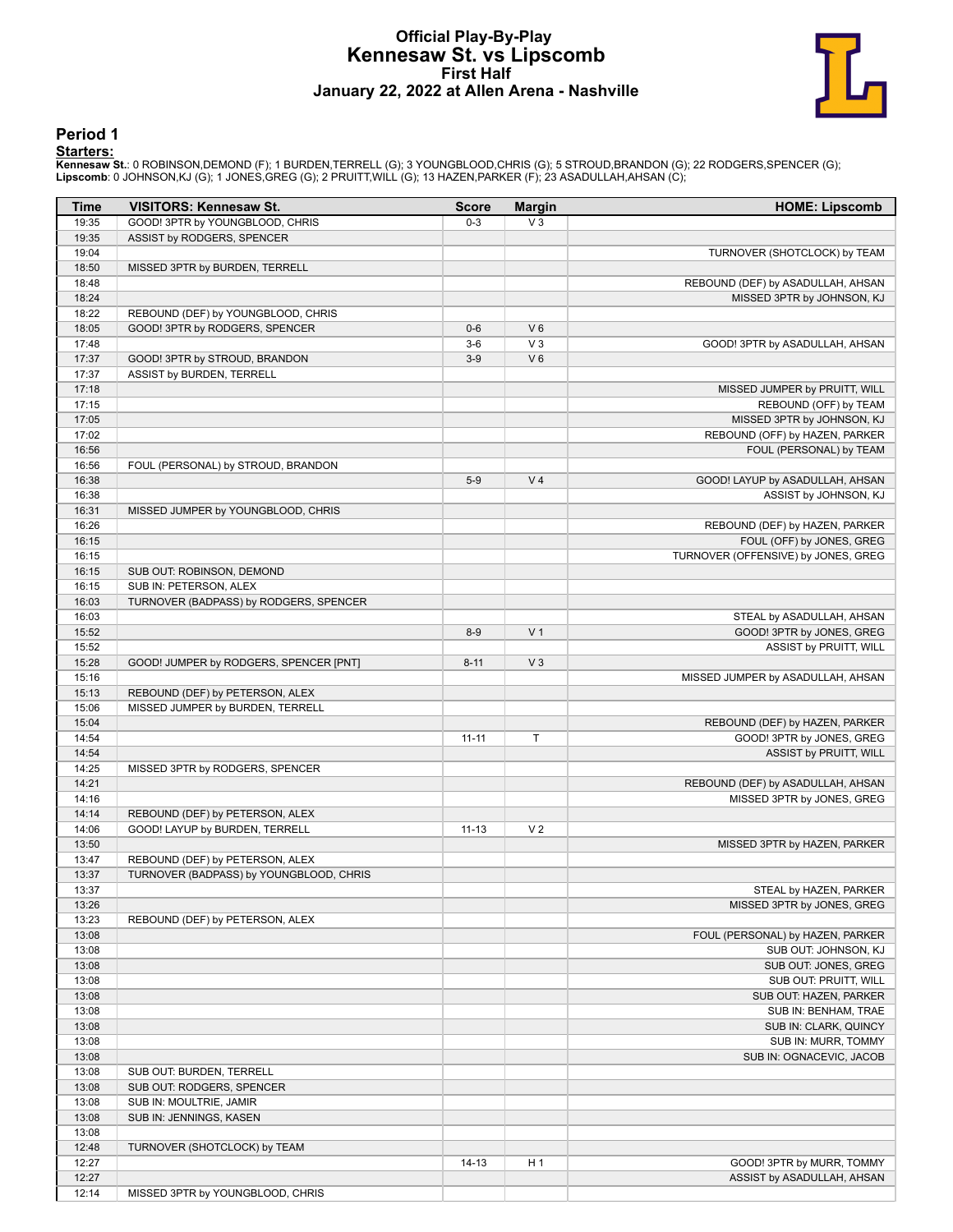| Time           | <b>VISITORS: Kennesaw St.</b>                                | <b>Score</b> | <b>Margin</b>  | <b>HOME: Lipscomb</b>                                                       |
|----------------|--------------------------------------------------------------|--------------|----------------|-----------------------------------------------------------------------------|
| 12:10          | REBOUND (OFF) by PETERSON, ALEX                              |              |                |                                                                             |
| 12:08          | MISSED LAYUP by PETERSON, ALEX                               |              |                |                                                                             |
| 12:08          |                                                              |              |                | BLOCK by OGNACEVIC, JACOB                                                   |
| 12:03<br>11:54 |                                                              | $16-13$      | $H_3$          | REBOUND (DEF) by ASADULLAH, AHSAN<br>GOOD! JUMPER by OGNACEVIC, JACOB [PNT] |
| 11:33          | MISSED JUMPER by MOULTRIE, JAMIR                             |              |                |                                                                             |
| 11:30          |                                                              |              |                | REBOUND (DEF) by ASADULLAH, AHSAN                                           |
| 11:17          |                                                              |              |                | TURNOVER (LOSTBALL) by MURR, TOMMY                                          |
| 11:17          | STEAL by PETERSON, ALEX                                      |              |                |                                                                             |
| 11:13          | GOOD! LAYUP by STROUD, BRANDON [FB]                          | $16 - 15$    | H <sub>1</sub> |                                                                             |
| 11:13          | ASSIST by PETERSON, ALEX                                     |              |                |                                                                             |
| 10:55<br>10:49 |                                                              |              |                | MISSED LAYUP by ASADULLAH, AHSAN<br>REBOUND (OFF) by OGNACEVIC, JACOB       |
| 10:49          |                                                              | $18 - 15$    | $H_3$          | GOOD! LAYUP by OGNACEVIC, JACOB                                             |
| 10:31          | MISSED 3PTR by STROUD, BRANDON                               |              |                |                                                                             |
| 10:27          | REBOUND (OFF) by YOUNGBLOOD, CHRIS                           |              |                |                                                                             |
| 10:27          | MISSED LAYUP by YOUNGBLOOD, CHRIS                            |              |                |                                                                             |
| 10:27          |                                                              |              |                | BLOCK by ASADULLAH, AHSAN                                                   |
| 10:22          |                                                              |              |                | REBOUND (DEF) by MURR, TOMMY                                                |
| 10:19<br>10:19 |                                                              |              |                | FOUL (OFF) by ASADULLAH, AHSAN<br>TURNOVER (OFFENSIVE) by ASADULLAH, AHSAN  |
| 10:19          |                                                              |              |                |                                                                             |
| 10:19          |                                                              |              |                | SUB OUT: ASADULLAH, AHSAN                                                   |
| 10:19          |                                                              |              |                | SUB IN: HAZEN, PARKER                                                       |
| 10:19          | SUB OUT: STROUD, BRANDON                                     |              |                |                                                                             |
| 10:19          | SUB OUT: PETERSON, ALEX                                      |              |                |                                                                             |
| 10:19          | SUB IN: ROBINSON, DEMOND                                     |              |                |                                                                             |
| 10:19<br>10:03 | SUB IN: REDDISH, ISAIAH<br>MISSED JUMPER by ROBINSON, DEMOND |              |                |                                                                             |
| 10:00          |                                                              |              |                | REBOUND (DEF) by BENHAM, TRAE                                               |
| 09:51          |                                                              | $20 - 15$    | H <sub>5</sub> | GOOD! JUMPER by BENHAM, TRAE [PNT]                                          |
| 09:29          |                                                              |              |                | FOUL (PERSONAL) by HAZEN, PARKER                                            |
| 09:17          |                                                              |              |                | FOUL (PERSONAL) by OGNACEVIC, JACOB                                         |
| 09:17          | MISSED FT by REDDISH, ISAIAH                                 |              |                |                                                                             |
| 09:17<br>09:17 | REBOUND (OFF) by TEAM<br>MISSED FT by REDDISH, ISAIAH        |              |                |                                                                             |
| 09:17          |                                                              |              |                | REBOUND (DEF) by BENHAM, TRAE                                               |
| 08:52          |                                                              | $22 - 15$    | H 7            | GOOD! JUMPER by CLARK, QUINCY                                               |
| 08:32          | GOOD! 3PTR by JENNINGS, KASEN                                | $22 - 18$    | H4             |                                                                             |
| 08:15          |                                                              |              |                | SUB OUT: CLARK, QUINCY                                                      |
| 08:15          |                                                              |              |                | SUB OUT: HAZEN, PARKER                                                      |
| 08:15<br>08:15 |                                                              |              |                | SUB OUT: MURR, TOMMY<br>SUB OUT: OGNACEVIC, JACOB                           |
| 08:15          |                                                              |              |                | SUB IN: JONES, GREG                                                         |
| 08:15          |                                                              |              |                | SUB IN: PRUITT, WILL                                                        |
| 08:15          |                                                              |              |                | SUB IN: SHULMAN, TANNER                                                     |
| 08:15          |                                                              |              |                | SUB IN: ASADULLAH, AHSAN                                                    |
| 08:15          | SUB OUT: YOUNGBLOOD, CHRIS                                   |              |                |                                                                             |
| 08:15<br>08:15 | SUB OUT: JENNINGS, KASEN<br>SUB IN: BURDEN, TERRELL          |              |                |                                                                             |
| 08:15          | SUB IN: RODGERS, SPENCER                                     |              |                |                                                                             |
| 08:15          | FOUL (PERSONAL) by JENNINGS, KASEN                           |              |                |                                                                             |
| 08:15          |                                                              | $23-18$      | H <sub>5</sub> | GOOD! FT by MURR, TOMMY                                                     |
| 08:15          |                                                              | $24 - 18$    | H <sub>6</sub> | GOOD! FT by MURR, TOMMY                                                     |
| 08:05          | GOOD! LAYUP by BURDEN, TERRELL                               | 24-20        | H 4            |                                                                             |
| 07:49          |                                                              |              |                | TURNOVER (BADPASS) by ASADULLAH, AHSAN                                      |
| 07:36<br>07:36 | TURNOVER (TRAVEL) by ROBINSON, DEMOND                        |              |                | SUB OUT: BENHAM, TRAE                                                       |
| 07:36          |                                                              |              |                | SUB IN: JOHNSON, KJ                                                         |
| 07:23          |                                                              |              |                | MISSED 3PTR by SHULMAN, TANNER                                              |
| 07:19          | REBOUND (DEF) by RODGERS, SPENCER                            |              |                |                                                                             |
| 07:14          | GOOD! 3PTR by RODGERS, SPENCER [FB]                          | 24-23        | H <sub>1</sub> |                                                                             |
| 07:02          |                                                              |              |                | TURNOVER (LOSTBALL) by JOHNSON, KJ                                          |
| 07:02          | STEAL by REDDISH, ISAIAH                                     |              |                |                                                                             |
| 06:55<br>06:52 | MISSED 3PTR by RODGERS, SPENCER                              |              |                | REBOUND (DEF) by JOHNSON, KJ                                                |
| 06:48          |                                                              |              |                | MISSED LAYUP by ASADULLAH, AHSAN                                            |
| 06:45          |                                                              |              |                | REBOUND (OFF) by PRUITT, WILL                                               |
| 06:45          | FOUL (PERSONAL) by ROBINSON, DEMOND                          |              |                |                                                                             |
| 06:45          |                                                              | 25-23        | H <sub>2</sub> | GOOD! FT by PRUITT, WILL                                                    |
| 06:45          | SUB OUT: MOULTRIE, JAMIR                                     |              |                |                                                                             |
| 06:45          | SUB OUT: REDDISH, ISAIAH                                     |              |                |                                                                             |
| 06:45<br>06:45 | SUB IN: YOUNGBLOOD, CHRIS<br>SUB IN: STROUD, BRANDON         |              |                |                                                                             |
| 06:45          |                                                              |              |                | MISSED FT by PRUITT, WILL                                                   |
| 06:45          | REBOUND (DEF) by YOUNGBLOOD, CHRIS                           |              |                |                                                                             |
|                |                                                              |              |                |                                                                             |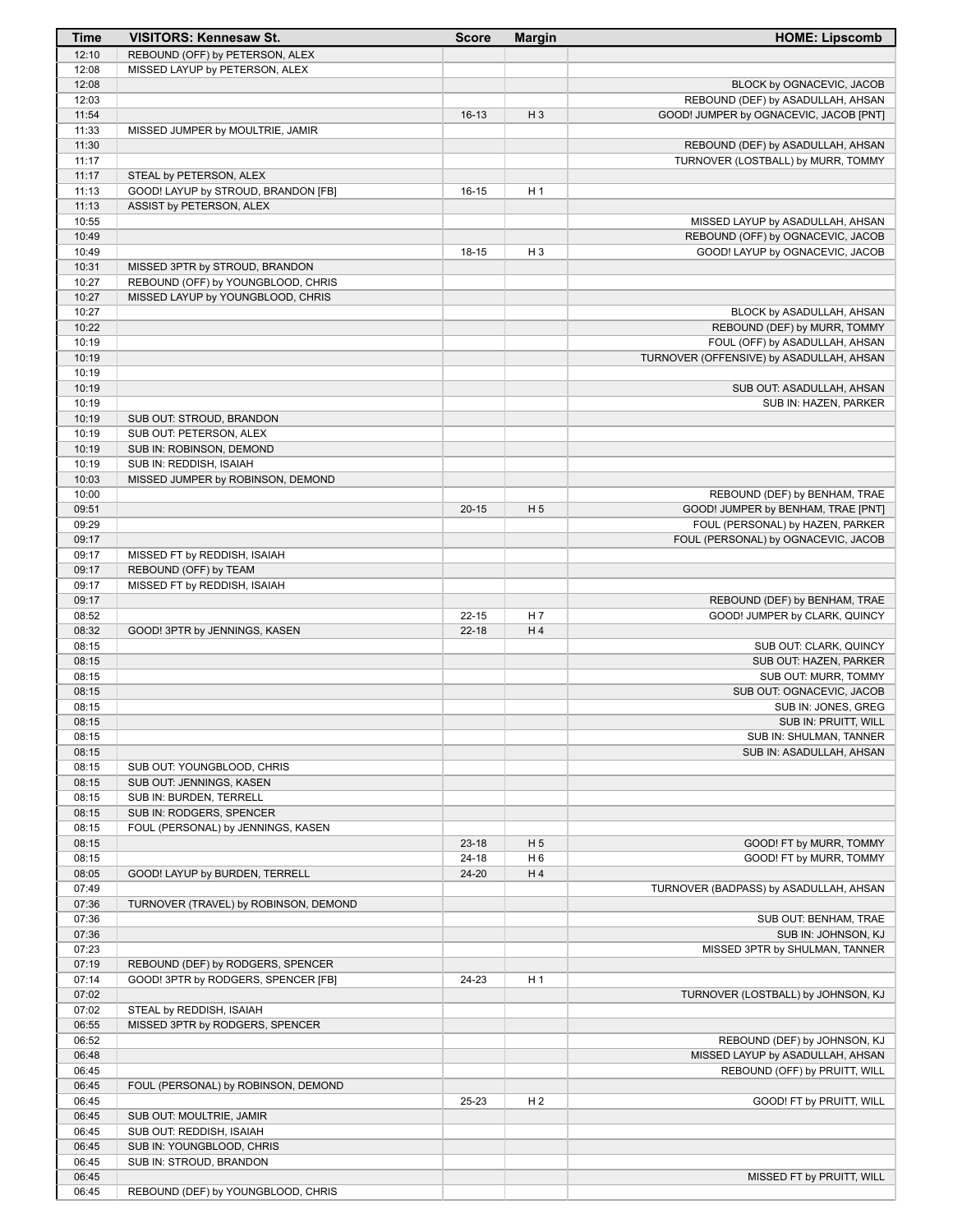| <b>Time</b>    | <b>VISITORS: Kennesaw St.</b>                              | <b>Score</b>   | <b>Margin</b>                    | <b>HOME: Lipscomb</b>                  |
|----------------|------------------------------------------------------------|----------------|----------------------------------|----------------------------------------|
| 06:24          | TURNOVER (LOSTBALL) by ROBINSON, DEMOND                    |                |                                  |                                        |
| 06:24          | SUB OUT: ROBINSON, DEMOND                                  |                |                                  |                                        |
| 06:24          | SUB IN: PETERSON, ALEX                                     |                |                                  |                                        |
| 06:14          |                                                            | 28-23          | H <sub>5</sub>                   | GOOD! 3PTR by JONES, GREG              |
| 06:14          |                                                            |                |                                  | ASSIST by ASADULLAH, AHSAN             |
| 05:55          | MISSED JUMPER by STROUD, BRANDON                           |                |                                  |                                        |
| 05:51          |                                                            |                |                                  | REBOUND (DEF) by JONES, GREG           |
| 05:36          |                                                            | $30 - 23$      | H 7                              | GOOD! JUMPER by ASADULLAH, AHSAN [PNT] |
| 05:16          | MISSED 3PTR by YOUNGBLOOD, CHRIS                           |                |                                  |                                        |
| 05:13          | REBOUND (OFF) by STROUD, BRANDON                           |                |                                  |                                        |
| 05:07<br>05:07 | GOOD! 3PTR by STROUD, BRANDON<br>ASSIST by BURDEN, TERRELL | $30 - 26$      | H4                               |                                        |
| 04:49          |                                                            |                |                                  | MISSED LAYUP by ASADULLAH, AHSAN       |
| 04:47          | REBOUND (DEF) by STROUD, BRANDON                           |                |                                  |                                        |
| 04:36          | MISSED 3PTR by YOUNGBLOOD, CHRIS                           |                |                                  |                                        |
| 04:35          |                                                            |                |                                  | SUB OUT: ASADULLAH, AHSAN              |
| 04:35          |                                                            |                |                                  | SUB IN: OGNACEVIC, JACOB               |
| 04:33          |                                                            |                |                                  | REBOUND (DEF) by TEAM                  |
| 04:22          |                                                            | 32-26          | H <sub>6</sub>                   | GOOD! JUMPER by OGNACEVIC, JACOB [PNT] |
| 04:22          |                                                            |                |                                  | ASSIST by SHULMAN, TANNER              |
| 04:00          | MISSED 3PTR by BURDEN, TERRELL                             |                |                                  |                                        |
| 03:55          |                                                            |                |                                  | REBOUND (DEF) by JONES, GREG           |
| 03:44          |                                                            |                |                                  | TURNOVER (OUTOFBOUNDS) by JOHNSON, KJ  |
| 03:44          |                                                            |                |                                  |                                        |
| 03:44          | SUB OUT: YOUNGBLOOD, CHRIS                                 |                |                                  |                                        |
| 03:44          | SUB OUT: PETERSON, ALEX                                    |                |                                  |                                        |
| 03:44          | SUB IN: ROBINSON, DEMOND                                   |                |                                  |                                        |
| 03:44          | SUB IN: JENNINGS, KASEN                                    |                |                                  |                                        |
| 03:44<br>03:44 |                                                            |                |                                  | SUB OUT: SHULMAN, TANNER               |
| 03:22          | MISSED 3PTR by JENNINGS, KASEN                             |                |                                  | SUB IN: BENHAM, TRAE                   |
| 03:17          | REBOUND (OFF) by TEAM                                      |                |                                  |                                        |
| 03:04          | GOOD! JUMPER by JENNINGS, KASEN                            | 32-28          | H4                               |                                        |
| 02:35          |                                                            |                |                                  | MISSED 3PTR by JONES, GREG             |
| 02:31          |                                                            |                |                                  | REBOUND (OFF) by PRUITT, WILL          |
| 02:29          |                                                            |                |                                  | TURNOVER (LOSTBALL) by PRUITT, WILL    |
| 02:21          | GOOD! JUMPER by BURDEN, TERRELL [FB/PNT]                   | 32-30          | H <sub>2</sub>                   |                                        |
| 02:21          | ASSIST by RODGERS, SPENCER                                 |                |                                  |                                        |
| 01:59          |                                                            |                |                                  | MISSED 3PTR by JOHNSON, KJ             |
| 01:57          | REBOUND (DEF) by ROBINSON, DEMOND                          |                |                                  |                                        |
| 01:43          | GOOD! JUMPER by BURDEN, TERRELL                            | 32-32          | $\mathsf T$                      |                                        |
| 01:43          |                                                            |                |                                  | FOUL (PERSONAL) by BENHAM, TRAE        |
| 01:43          |                                                            |                |                                  | SUB OUT: JOHNSON, KJ                   |
| 01:43          |                                                            |                |                                  | SUB OUT: OGNACEVIC, JACOB              |
| 01:43          |                                                            |                |                                  | SUB IN: MURR, TOMMY                    |
| 01:43          |                                                            |                |                                  | SUB IN: ASADULLAH, AHSAN               |
| 01:43<br>01:33 | GOOD! FT by BURDEN, TERRELL                                | 32-33<br>35-33 | V <sub>1</sub><br>H <sub>2</sub> | GOOD! 3PTR by BENHAM, TRAE             |
| 01:33          |                                                            |                |                                  | ASSIST by JONES, GREG                  |
| 01:06          | MISSED 3PTR by JENNINGS, KASEN                             |                |                                  |                                        |
| 01:02          |                                                            |                |                                  | REBOUND (DEF) by PRUITT, WILL          |
| 00:44          |                                                            |                |                                  | MISSED JUMPER by ASADULLAH, AHSAN      |
| 00:40          | REBOUND (DEF) by RODGERS, SPENCER                          |                |                                  |                                        |
| 00:39          |                                                            |                |                                  | FOUL (PERSONAL) by MURR, TOMMY         |
| 00:39          | MISSED FT by BURDEN, TERRELL                               |                |                                  |                                        |
| 00:39          |                                                            |                |                                  | REBOUND (DEF) by ASADULLAH, AHSAN      |
| 00:21          |                                                            | 38-33          | H <sub>5</sub>                   | GOOD! 3PTR by BENHAM, TRAE             |
| 00:21          |                                                            |                |                                  | ASSIST by MURR, TOMMY                  |
| 00:14          | TIMEOUT 30SEC                                              |                |                                  |                                        |
| 00:14          | SUB OUT: JENNINGS, KASEN                                   |                |                                  |                                        |
| 00:14          | SUB IN: YOUNGBLOOD, CHRIS                                  |                |                                  |                                        |
| 00:03          | MISSED JUMPER by BURDEN, TERRELL                           |                |                                  |                                        |
| 00:01          | GOOD! LAYUP by ROBINSON, DEMOND                            | 38-35          | $H_3$                            |                                        |
| 00:00          | REBOUND (OFF) by ROBINSON, DEMOND                          |                |                                  |                                        |

# **Kennesaw St. 35, Lipscomb 38**

| <b>Points (This Period)</b> | <b>KSU</b>     | LIP            |
|-----------------------------|----------------|----------------|
| In the Paint                | 12             | 12             |
| Off Turns                   |                |                |
| 2nd Chance                  |                |                |
| Fast Break                  |                |                |
| Bench                       |                | 21             |
| Per Poss                    | 1.029<br>15/34 | 1.152<br>16/33 |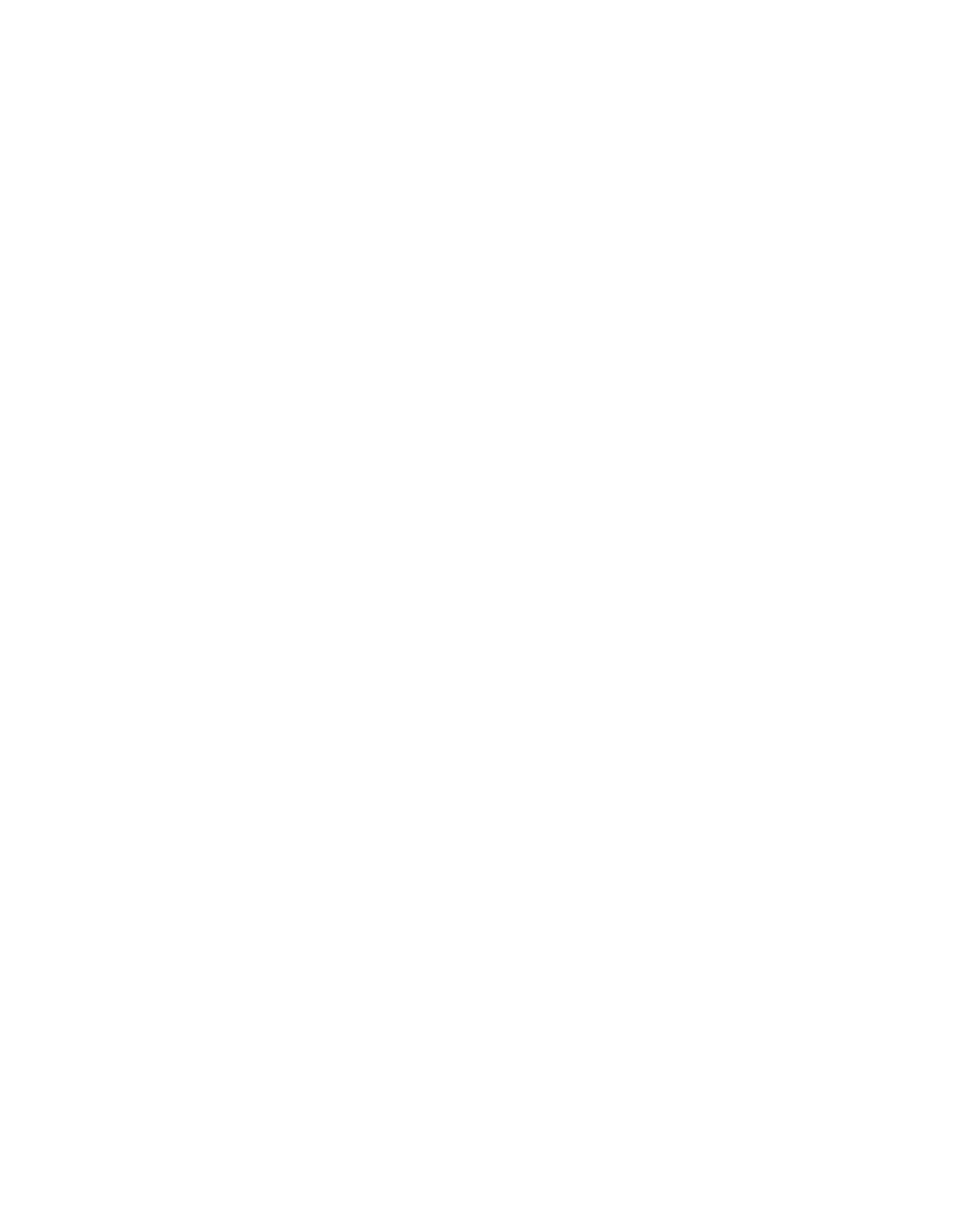# **Official Box Score Kennesaw St. vs Lipscomb Second Half Statistics Only January 22, 2022 at Allen Arena - Nashville**



# **Kennesaw St. 38**

| No. | Plaver                 | S  | <b>Pts</b> | <b>FG</b> | 3FG      | <b>FT</b> | 0R | <b>DR</b> | TR | PF       | A | TO            | <b>B</b> lk | Stl | <b>Min</b>        | $+/-$ |
|-----|------------------------|----|------------|-----------|----------|-----------|----|-----------|----|----------|---|---------------|-------------|-----|-------------------|-------|
| 00  | ROBINSON, DEMOND       | F  | 4          | $2 - 3$   | $0 - 0$  | $0-0$     |    | 0         |    | 2        | 0 | 0             |             | 2   | 11                | 1     |
| 01  | <b>BURDEN, TERRELL</b> | G  | 5          | $2 - 6$   | $0 - 1$  | $1 - 2$   |    |           | 2  |          |   | $\mathcal{P}$ | 0           |     | $12 \overline{ }$ | $-4$  |
| 03  | YOUNGBLOOD, CHRIS      | G  | 2          | $0 - 1$   | $0 - 1$  | $2 - 2$   |    | $\Omega$  |    |          | 0 |               | 0           | 0   | 8                 | -5    |
| 05  | STROUD, BRANDON        | G  | 2          | $0 - 5$   | $0 - 0$  | $2 - 2$   | 6  | 3         | 9  |          |   | $\Omega$      | 0           | 0   | 15                | $-7$  |
| 22  | RODGERS, SPENCER       | G  | 2          | 1-6       | $0 - 5$  | $0 - 0$   | 0  | 0         | 0  | $\Omega$ | 2 | 0             | 0           | 0   | 16                | $-2$  |
| 10  | PETERSON, ALEX         | F. | 0          | $0 - 0$   | $0 - 0$  | $0 - 0$   |    |           | 2  | 1        | 0 | 0             | 0           | 0   | 9                 | $-2$  |
| 12  | MOULTRIE, JAMIR        | G  | 20         | $6 - 11$  | $5-9$    | $3-3$     | 0  | 0         | 0  | 4        | 0 | $\Omega$      | 0           | 1   | 16                | 5     |
| 13  | JENNINGS, KASEN        | G  | 3          | $1 - 4$   | $1 - 2$  | $0 - 0$   | 0  | 3         | 3  | 0        |   | $\mathcal{P}$ | $\Omega$    | 0   | 11                | 7     |
| 14  | REDDISH, ISAIAH        | G  | 0          | $0 - 1$   | $0 - 0$  | $0 - 0$   | 0  | $\Omega$  | 0  | 0        | 0 | 0             | 0           | 0   | 2                 | 2     |
|     | TEAM                   |    |            |           |          |           | 0  | 0         | 0  | 0        |   |               |             |     |                   |       |
|     | <b>TOTALS</b>          |    |            | 38 12-37  | $6 - 18$ | $8-9$     | 10 | 8         | 18 | 10       | 5 | 6             |             | 4   | 100               |       |

| <b>Shooting By Period</b><br>Period | FG    | FG%   | 3FG       | 3FG%  |          | FT%   | Deadball Rebounds: 2,0<br>Last FG Half: KSU - |
|-------------------------------------|-------|-------|-----------|-------|----------|-------|-----------------------------------------------|
| 2nd Half                            | 12-37 | 32%   | ჩ-18      | 33%   | 8-9      | 89%   |                                               |
| Game                                | 26-69 | 37.7% | $12 - 34$ | 35.3% | $9 - 13$ | 69.2% |                                               |

# **Lipscomb 39**

| No. | Plaver                 | S  | <b>Pts</b> | <b>FG</b> | 3FG      | <b>FT</b> | <b>OR</b> | <b>DR</b> | TR.          | PF            | A  | TO | <b>B</b> lk  | Stl      | Min          | $+/-$          |
|-----|------------------------|----|------------|-----------|----------|-----------|-----------|-----------|--------------|---------------|----|----|--------------|----------|--------------|----------------|
| 00  | <b>JOHNSON, KJ</b>     | G  | 2          | $1 - 1$   | $0 - 0$  | $0-0$     | 0         | 0         | 0            |               | 0  |    | 0            | 0        |              | 5              |
| 01  | JONES, GREG            | G  |            | $2 - 3$   | $1 - 2$  | $2 - 2$   | 0         |           |              | 2             | 0  |    | $\mathbf{0}$ | 0        | 17           | 4              |
| 02  | PRUITT, WILL           | G  | 17         | $4 - 7$   | $1 - 3$  | $8 - 10$  | 1.        | 4         | 5            | $\Omega$      | 3  | 2  | $\mathbf{0}$ |          | 20           | 1              |
| 13  | HAZEN, PARKER          | F  | 6          | $2 - 3$   | $0 - 1$  | $2 - 2$   |           | 2         | 3            | $\mathcal{P}$ | 1  | 0  | $\Omega$     | 0        | 15           | $\overline{7}$ |
| 23  | ASADULLAH, AHSAN       | С  | 3          | $1 - 2$   | $0 - 0$  | $1 - 2$   | 0         | 5         | 5            | 2             | 4  | 6  | 0            | 2        | 16           | 0              |
| 03  | <b>BENHAM, TRAE</b>    | G  | 4          | $1 - 2$   | $1 - 2$  | $1 - 2$   | 0         | 2         | 2            | 0             |    | 0  | $\Omega$     | 0        | 13           | $-4$           |
| 04  | <b>SHULMAN, TANNER</b> | G  | 0          | $0 - 0$   | $0 - 0$  | $0 - 0$   | 0         | 0         | 0            | 0             | 0  | 0  | 0            | 0        | 0            | 0              |
| 11  | <b>CLARK, QUINCY</b>   | G  | $\Omega$   | $0 - 0$   | $0 - 0$  | $0 - 0$   | 0         | 0         | $\mathbf{0}$ | $\Omega$      | 0  | 0  | $\Omega$     | $\Omega$ | $\mathbf{0}$ | $\mathbf{0}$   |
| 14  | MURR, TOMMY            | G  | 0          | $0 - 1$   | $0 - 1$  | $0 - 0$   | 0         | 0         | $\Omega$     | 0             | 1  | 0  | $\Omega$     | $\Omega$ | 6            | $-2$           |
| 41  | OGNACEVIC, JACOB       | F. | 0          | $0 - 2$   | $0 - 1$  | $0 - 0$   | $\Omega$  | 0         | $\Omega$     | $\Omega$      | 0  | 0  | $\Omega$     | 0        | 5            | $-6$           |
|     | <b>TEAM</b>            |    |            |           |          |           | 1         |           | 2            | $\Omega$      |    | 0  |              |          |              |                |
|     | <b>TOTALS</b>          |    | 39         | $11 - 21$ | $3 - 10$ | $14 - 18$ | 3         | 15        | 18           | 7             | 10 | 10 | 0            | 3        | 100          |                |

| <b>Shooting By Period</b><br>Period | FG        | FG%   | 3FG       | 3FG%       |           | FT%   |
|-------------------------------------|-----------|-------|-----------|------------|-----------|-------|
| 2nd Half                            | 11-21     | 52%   | $3 - 10$  | <b>30%</b> | 14-18     | 78%   |
| Game                                | $25 - 49$ | 51.0% | $10 - 25$ | 40.0%      | $17 - 22$ | 77.3% |

*Deadball Rebounds:* 3,0 *Last FG Half:* LIP -

| Game Notes:                                                          | <b>Score</b> | 1st | 2 <sub>nd</sub> | TOT | <b>Points (This Period)</b> | <b>KSU</b>     | LIP            |
|----------------------------------------------------------------------|--------------|-----|-----------------|-----|-----------------------------|----------------|----------------|
| Officials: Freddie Williams, Jason Deering, Donald<br><b>Daniels</b> | <b>KSU</b>   | 35  | 38              | 73  | In the Paint                |                | 16             |
|                                                                      | LIP          | 38  | 39              | 77  | Off Turns                   |                |                |
| Start Time: 02:31 PM ET                                              |              |     |                 |     | 2nd Chance                  |                |                |
| End Time: 04:34 PM ET<br>Game Duration: 2:02                         |              |     |                 |     | <b>Fast Break</b>           |                | 10             |
| Conference Game;                                                     |              |     |                 |     | Bench                       | 23             |                |
|                                                                      |              |     |                 |     | Per Poss                    | l.027<br>16/37 | 1.114<br>18/35 |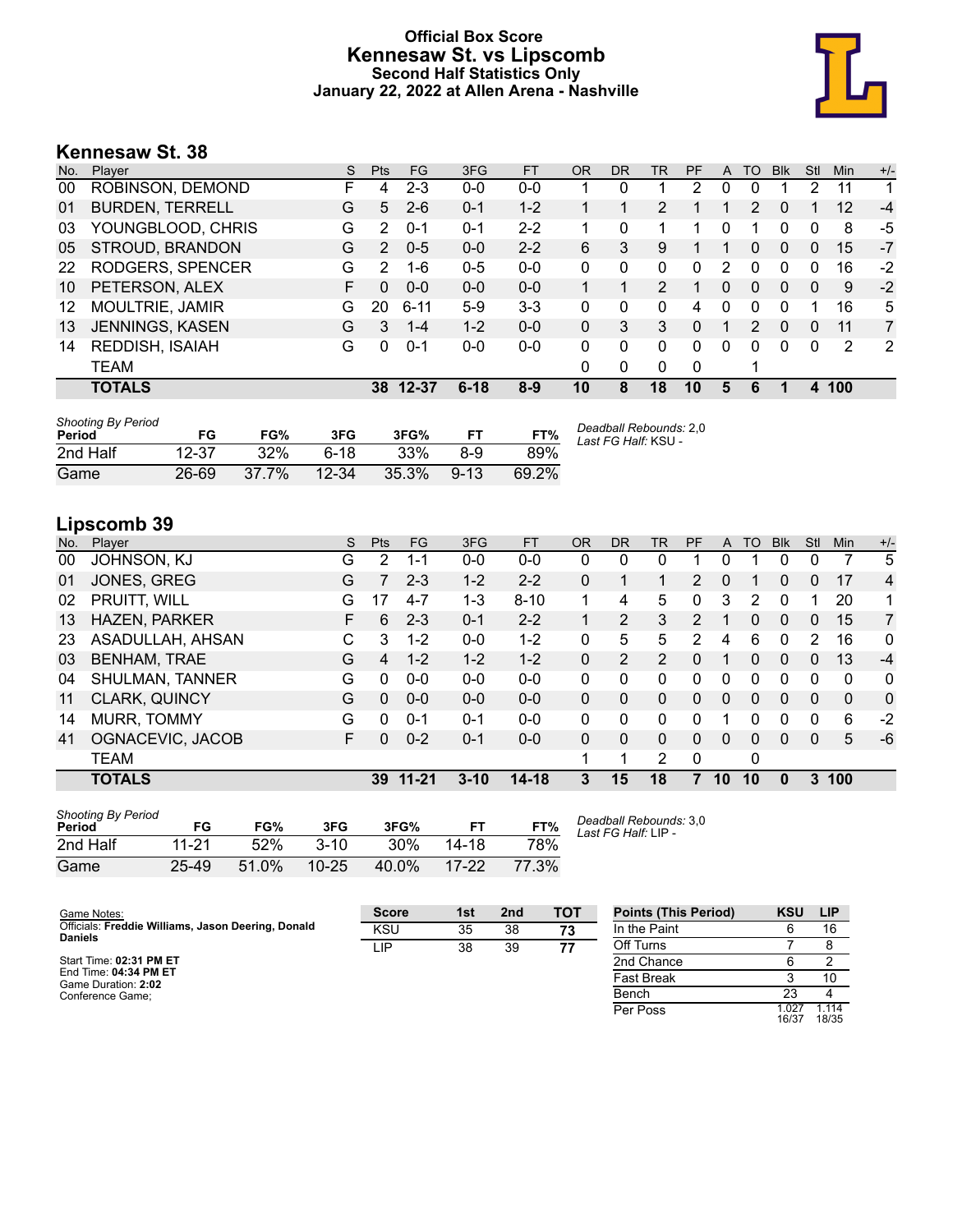## **Official Play-By-Play Kennesaw St. vs Lipscomb Second Half January 22, 2022 at Allen Arena - Nashville**



#### **Period 2**

**Starters:**<br>Kennesaw St.: 0 ROBINSON,DEMOND (F); 1 BURDEN,TERRELL (G); 3 YOUNGBLOOD,CHRIS (G); 5 STROUD,BRANDON (G); 22 RODGERS,SPENCER (G);<br>Lipscomb: 0 JOHNSON,KJ (G); 1 JONES,GREG (G); 2 PRUITT,WILL (G); 13 HAZEN,PARKER

| Time           | <b>VISITORS: Kennesaw St.</b>          | <b>Score</b>   | <b>Margin</b>                    | <b>HOME: Lipscomb</b>                  |
|----------------|----------------------------------------|----------------|----------------------------------|----------------------------------------|
| 20:00          |                                        |                |                                  | SUB OUT: BENHAM, TRAE                  |
| 20:00          |                                        |                |                                  | SUB OUT: MURR, TOMMY                   |
| 20:00          |                                        |                |                                  | SUB IN: JOHNSON, KJ                    |
| 20:00          |                                        |                |                                  | SUB IN: HAZEN, PARKER                  |
| 19:37          |                                        |                |                                  | MISSED 3PTR by HAZEN, PARKER           |
| 19:34          | REBOUND (DEF) by STROUD, BRANDON       |                |                                  |                                        |
| 19:05          | GOOD! JUMPER by RODGERS, SPENCER       | 38-37          | H <sub>1</sub>                   |                                        |
| 18:43          |                                        | 41-37          | H4                               | GOOD! 3PTR by PRUITT, WILL             |
| 18:43          |                                        |                |                                  | ASSIST by ASADULLAH, AHSAN             |
| 18:09          | MISSED JUMPER by ROBINSON, DEMOND      |                |                                  |                                        |
| 18:06          | REBOUND (OFF) by YOUNGBLOOD, CHRIS     |                |                                  |                                        |
| 17:56          |                                        |                |                                  | FOUL (PERSONAL) by HAZEN, PARKER       |
| 17:50          | MISSED 3PTR by RODGERS, SPENCER        |                |                                  |                                        |
| 17:47          |                                        |                |                                  | REBOUND (DEF) by TEAM                  |
| 17:35          | FOUL (PERSONAL) by STROUD, BRANDON     |                |                                  |                                        |
| 17:35          |                                        |                |                                  | MISSED FT by ASADULLAH, AHSAN          |
| 17:35          |                                        | 42-37          | H <sub>5</sub>                   | GOOD! FT by ASADULLAH, AHSAN           |
| 17:35          |                                        |                |                                  | REBOUND (OFF) by TEAM                  |
| 17:05          | MISSED 3PTR by RODGERS, SPENCER        |                |                                  |                                        |
| 17:03          | TURNOVER (SHOTCLOCK) by TEAM           |                |                                  |                                        |
| 17:02          | REBOUND (OFF) by STROUD, BRANDON       |                |                                  |                                        |
| 16:53          | FOUL (PERSONAL) by ROBINSON, DEMOND    |                |                                  | <b>GOOD! FT by PRUITT, WILL</b>        |
| 16:53<br>16:53 |                                        | 43-37<br>44-37 | H <sub>6</sub><br>H <sub>7</sub> | GOOD! FT by PRUITT, WILL               |
| 16:25          |                                        |                |                                  |                                        |
| 16:25          | TURNOVER (LOSTBALL) by BURDEN, TERRELL |                |                                  | STEAL by PRUITT, WILL                  |
| 16:16          |                                        |                |                                  | MISSED 3PTR by PRUITT, WILL            |
| 16:13          |                                        |                |                                  | REBOUND (OFF) by HAZEN, PARKER         |
| 16:12          |                                        | 46-37          | H9                               | GOOD! LAYUP by PRUITT, WILL            |
| 16:12          |                                        |                |                                  | ASSIST by HAZEN, PARKER                |
| 16:05          | TIMEOUT 30SEC                          |                |                                  |                                        |
| 16:05          |                                        |                |                                  |                                        |
| 16:05          | SUB OUT: ROBINSON, DEMOND              |                |                                  |                                        |
| 16:05          | SUB OUT: BURDEN, TERRELL               |                |                                  |                                        |
| 16:05          | SUB OUT: RODGERS, SPENCER              |                |                                  |                                        |
| 16:05          | SUB IN: PETERSON, ALEX                 |                |                                  |                                        |
| 16:05          | SUB IN: MOULTRIE, JAMIR                |                |                                  |                                        |
| 16:05          | SUB IN: JENNINGS, KASEN                |                |                                  |                                        |
| 15:56          | GOOD! 3PTR by MOULTRIE, JAMIR          | 46-40          | H <sub>6</sub>                   |                                        |
| 15:56          | ASSIST by JENNINGS, KASEN              |                |                                  |                                        |
| 15:43          | FOUL (PERSONAL) by MOULTRIE, JAMIR     |                |                                  |                                        |
| 15:43          |                                        | 47-40          | H 7                              | GOOD! FT by JONES, GREG                |
| 15:43          |                                        | 48-40          | H <sub>8</sub>                   | GOOD! FT by JONES, GREG                |
| 15:22          | TURNOVER (BADPASS) by JENNINGS, KASEN  |                |                                  |                                        |
| 15:22          |                                        |                |                                  | STEAL by ASADULLAH, AHSAN              |
| 15:06          |                                        | 50-40          | H 10                             | GOOD! LAYUP by JOHNSON, KJ             |
| 15:06          |                                        |                |                                  | ASSIST by ASADULLAH, AHSAN             |
| 14:45          | MISSED 3PTR by YOUNGBLOOD, CHRIS       |                |                                  |                                        |
| 14:42          |                                        |                |                                  | REBOUND (DEF) by JONES, GREG           |
| 14:26          |                                        |                |                                  | TURNOVER (BADPASS) by ASADULLAH, AHSAN |
| 14:06          | MISSED LAYUP by JENNINGS, KASEN        |                |                                  |                                        |
| 14:03          |                                        |                |                                  | REBOUND (DEF) by ASADULLAH, AHSAN      |
| 13:52          |                                        |                |                                  | FOUL (OFF) by JOHNSON, KJ              |
| 13:52          |                                        |                |                                  | TURNOVER (OFFENSIVE) by JOHNSON, KJ    |
| 13:50          | SUB OUT: STROUD, BRANDON               |                |                                  |                                        |
| 13:50          | SUB IN: REDDISH, ISAIAH                |                |                                  |                                        |
| 13:38          |                                        |                |                                  | FOUL (PERSONAL) by HAZEN, PARKER       |
| 13:38          | GOOD! FT by YOUNGBLOOD, CHRIS          | $50 - 41$      | H9                               |                                        |
| 13:38          |                                        |                |                                  | SUB OUT: HAZEN, PARKER                 |
| 13:38          |                                        |                |                                  | SUB IN: OGNACEVIC, JACOB               |
| 13:38          | GOOD! FT by YOUNGBLOOD, CHRIS          | 50-42          | H 8                              |                                        |
| 13:30          |                                        |                |                                  | TURNOVER (BADPASS) by ASADULLAH, AHSAN |
| 13:30          | STEAL by MOULTRIE, JAMIR               |                |                                  |                                        |
| 13:25          | MISSED 3PTR by MOULTRIE, JAMIR         |                |                                  |                                        |
| 13:20          |                                        |                |                                  | REBOUND (DEF) by PRUITT, WILL          |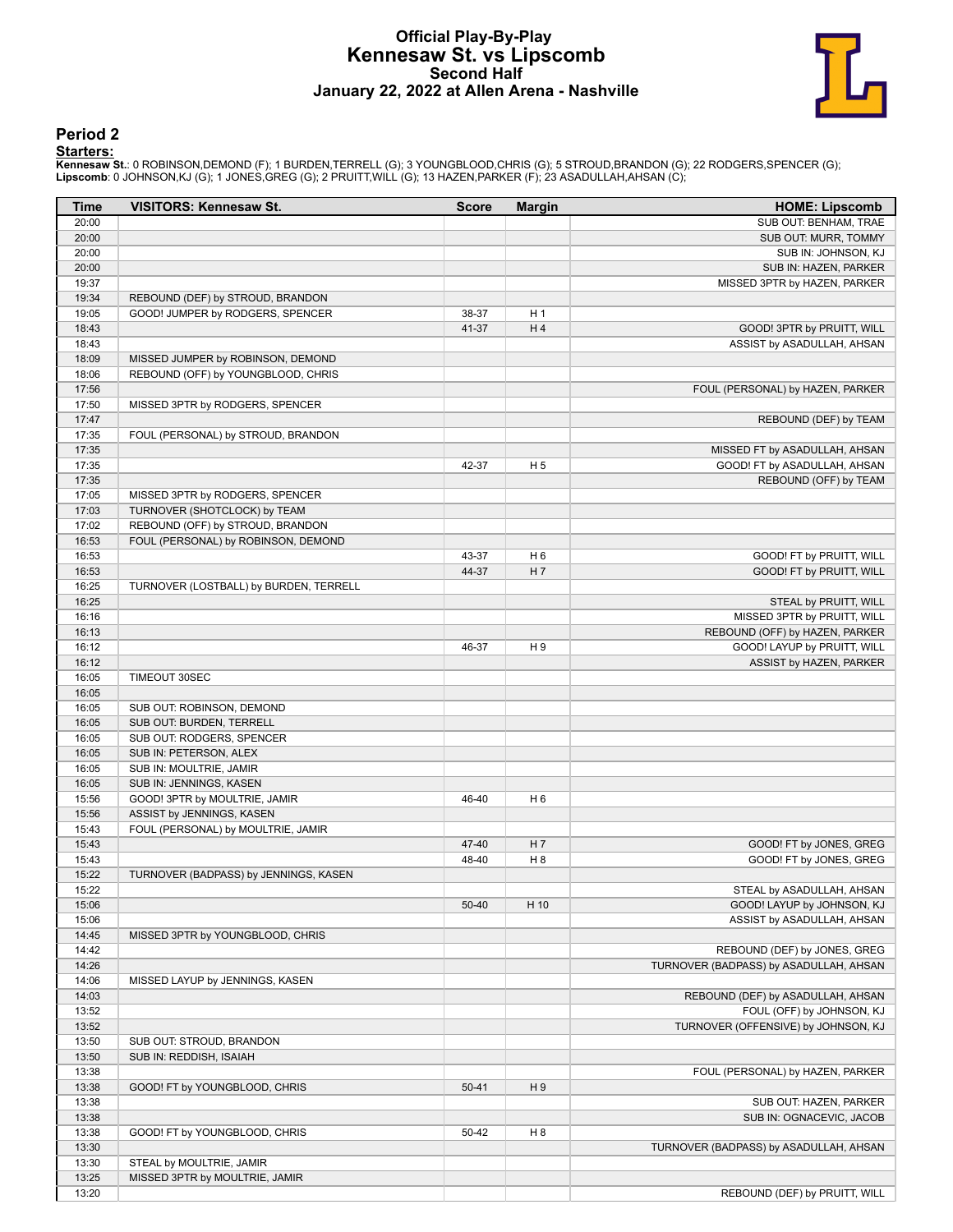| Time           | <b>VISITORS: Kennesaw St.</b>                                       | <b>Score</b> | <b>Margin</b>  | <b>HOME: Lipscomb</b>                            |
|----------------|---------------------------------------------------------------------|--------------|----------------|--------------------------------------------------|
| 13:17          |                                                                     |              |                | MISSED 3PTR by JONES, GREG                       |
| 13:17          |                                                                     |              |                | REBOUND (OFF) by PRUITT, WILL                    |
| 13:17          |                                                                     |              |                | FOUL (PERSONAL) by ASADULLAH, AHSAN              |
| 13:17          |                                                                     |              |                | TURNOVER (OFFENSIVE) by ASADULLAH, AHSAN         |
| 13:17          | GOOD! FT by MOULTRIE, JAMIR                                         | 50-43        | H <sub>7</sub> |                                                  |
| 13:17          | GOOD! FT by MOULTRIE, JAMIR                                         | 50-44        | H <sub>6</sub> |                                                  |
| 13:17<br>13:17 | FOUL (PERSONAL) by YOUNGBLOOD, CHRIS                                |              |                |                                                  |
| 13:17          | TURNOVER (OFFENSIVE) by YOUNGBLOOD, CHRIS                           | 51-44        | H <sub>7</sub> | GOOD! FT by PRUITT, WILL                         |
| 13:17          |                                                                     | 52-44        | H 8            | GOOD! FT by PRUITT, WILL                         |
| 12:53          | MISSED JUMPER by REDDISH, ISAIAH                                    |              |                |                                                  |
| 12:50          | REBOUND (OFF) by PETERSON, ALEX                                     |              |                |                                                  |
| 12:48          | MISSED 3PTR by JENNINGS, KASEN                                      |              |                |                                                  |
| 12:44          |                                                                     |              |                | REBOUND (DEF) by ASADULLAH, AHSAN                |
| 12:34          |                                                                     |              |                | TURNOVER (TRAVEL) by PRUITT, WILL                |
| 12:11          | TURNOVER (LOSTBALL) by JENNINGS, KASEN                              |              |                |                                                  |
| 12:11          |                                                                     |              |                | STEAL by ASADULLAH, AHSAN                        |
| 11:44          |                                                                     |              |                | MISSED 3PTR by OGNACEVIC, JACOB                  |
| 11:44          |                                                                     |              |                | REBOUND (OFF) by TEAM                            |
| 11:44          |                                                                     |              |                |                                                  |
| 11:44          |                                                                     |              |                | SUB OUT: JOHNSON, KJ                             |
| 11:44          |                                                                     |              |                | SUB IN: BENHAM, TRAE                             |
| 11:37          | SUB OUT: YOUNGBLOOD, CHRIS                                          |              |                |                                                  |
| 11:37<br>11:37 | SUB OUT: PETERSON, ALEX<br>SUB OUT: JENNINGS, KASEN                 |              |                |                                                  |
| 11:37          | SUB OUT: REDDISH, ISAIAH                                            |              |                |                                                  |
| 11:37          | SUB IN: ROBINSON, DEMOND                                            |              |                |                                                  |
| 11:37          | SUB IN: BURDEN, TERRELL                                             |              |                |                                                  |
| 11:37          | SUB IN: STROUD, BRANDON                                             |              |                |                                                  |
| 11:37          | SUB IN: RODGERS, SPENCER                                            |              |                |                                                  |
| 11:25          |                                                                     |              |                | TURNOVER (TRAVEL) by JONES, GREG                 |
| 11:17          | MISSED JUMPER by BURDEN, TERRELL                                    |              |                |                                                  |
| 11:13          | REBOUND (OFF) by STROUD, BRANDON                                    |              |                |                                                  |
| 11:13          | MISSED LAYUP by STROUD, BRANDON                                     |              |                |                                                  |
| 11:11          |                                                                     |              |                | REBOUND (DEF) by BENHAM, TRAE                    |
| 11:03          |                                                                     |              |                | TURNOVER (BADPASS) by ASADULLAH, AHSAN           |
| 11:03          | STEAL by BURDEN, TERRELL                                            |              |                |                                                  |
| 11:01          | TURNOVER (LOSTBALL) by BURDEN, TERRELL                              |              |                |                                                  |
| 11:01          |                                                                     |              |                | SUB OUT: JONES, GREG                             |
| 11:01          |                                                                     |              |                | SUB IN: MURR, TOMMY                              |
| 10:52<br>10:52 | STEAL by ROBINSON, DEMOND                                           |              |                | TURNOVER (BADPASS) by PRUITT, WILL               |
| 10:40          | GOOD! 3PTR by MOULTRIE, JAMIR                                       | 52-47        | H <sub>5</sub> |                                                  |
| 10:40          | ASSIST by RODGERS, SPENCER                                          |              |                |                                                  |
| 10:29          | FOUL (PERSONAL) by MOULTRIE, JAMIR                                  |              |                |                                                  |
| 10:15          | FOUL (PERSONAL) by ROBINSON, DEMOND                                 |              |                |                                                  |
| 10:15          |                                                                     |              |                | MISSED FT by PRUITT, WILL                        |
| 10:15          |                                                                     |              |                | REBOUND (OFF) by TEAM                            |
| 10:15          |                                                                     | 53-47        | H <sub>6</sub> | GOOD! FT by PRUITT, WILL                         |
| 10:00          | MISSED 3PTR by RODGERS, SPENCER                                     |              |                |                                                  |
| 09:56          |                                                                     |              |                | REBOUND (DEF) by ASADULLAH, AHSAN                |
| 09:46          |                                                                     |              |                | MISSED LAYUP by OGNACEVIC, JACOB                 |
| 09:43          | REBOUND (DEF) by BURDEN, TERRELL                                    |              |                |                                                  |
| 09:31          | MISSED JUMPER by MOULTRIE, JAMIR                                    |              |                |                                                  |
| 09:21          | REBOUND (OFF) by ROBINSON, DEMOND                                   |              |                |                                                  |
| 09:21          | GOOD! LAYUP by ROBINSON, DEMOND                                     | 53-49        | H4             |                                                  |
| 09:15          |                                                                     |              |                | MISSED 3PTR by MURR, TOMMY                       |
| 09:12<br>09:03 | REBOUND (DEF) by STROUD, BRANDON<br>MISSED LAYUP by STROUD, BRANDON |              |                |                                                  |
| 09:01          | REBOUND (OFF) by STROUD, BRANDON                                    |              |                |                                                  |
| 09:01          | MISSED LAYUP by STROUD, BRANDON                                     |              |                |                                                  |
| 08:54          | REBOUND (OFF) by STROUD, BRANDON                                    |              |                |                                                  |
| 08:54          |                                                                     |              |                | FOUL (PERSONAL) by ASADULLAH, AHSAN              |
| 08:54          | GOOD! FT by STROUD, BRANDON                                         | 53-50        | H <sub>3</sub> |                                                  |
| 08:54          | SUB OUT: ROBINSON, DEMOND                                           |              |                |                                                  |
| 08:54          | SUB IN: PETERSON, ALEX                                              |              |                |                                                  |
| 08:54          |                                                                     |              |                | SUB OUT: OGNACEVIC, JACOB                        |
| 08:54          |                                                                     |              |                | SUB IN: HAZEN, PARKER                            |
| 08:54          | GOOD! FT by STROUD, BRANDON                                         | 53-51        | H <sub>2</sub> |                                                  |
| 08:44          |                                                                     | 56-51        | H <sub>5</sub> | GOOD! 3PTR by BENHAM, TRAE                       |
| 08:44          |                                                                     |              |                | ASSIST by PRUITT, WILL                           |
| 08:22          | MISSED JUMPER by BURDEN, TERRELL                                    |              |                |                                                  |
| 08:19          |                                                                     |              |                | REBOUND (DEF) by HAZEN, PARKER                   |
| 08:16          | FOUL (PERSONAL) by BURDEN, TERRELL                                  |              |                |                                                  |
| 08:16<br>08:16 |                                                                     |              |                | SUB OUT: ASADULLAH, AHSAN<br>SUB IN: JONES, GREG |
|                |                                                                     |              |                |                                                  |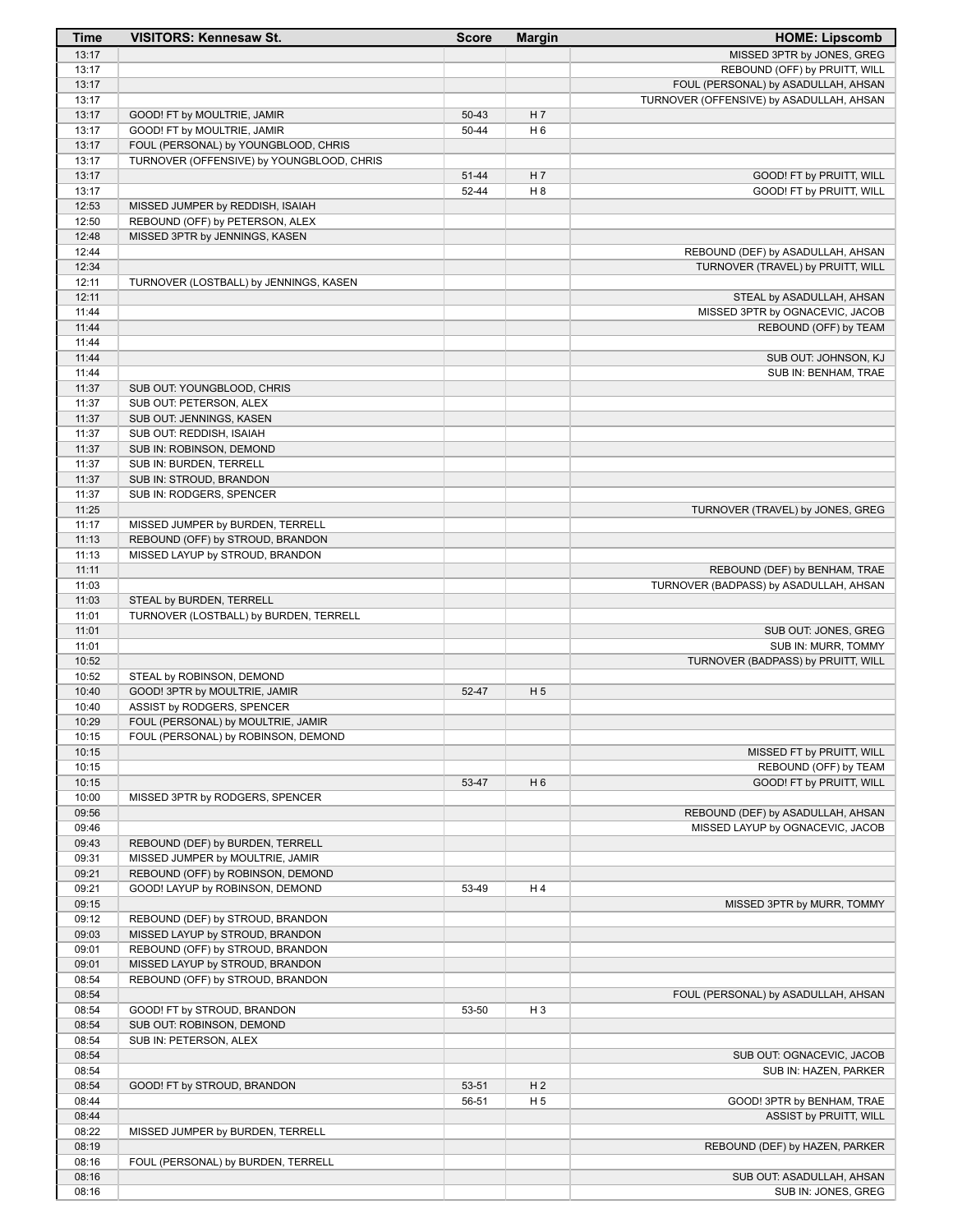| Time           | <b>VISITORS: Kennesaw St.</b>                                | <b>Score</b> | <b>Margin</b>  | <b>HOME: Lipscomb</b>                                            |
|----------------|--------------------------------------------------------------|--------------|----------------|------------------------------------------------------------------|
| 08:16          |                                                              | 57-51        | H <sub>6</sub> | GOOD! FT by PRUITT, WILL [FB]                                    |
| 08:16          |                                                              | 58-51        | H 7            | GOOD! FT by PRUITT, WILL [FB]                                    |
| 07:56          | MISSED 3PTR by MOULTRIE, JAMIR                               |              |                |                                                                  |
| 07:52          |                                                              |              |                | REBOUND (DEF) by PRUITT, WILL                                    |
| 07:48<br>07:48 |                                                              | 60-51        | H9             | GOOD! LAYUP by JONES, GREG [FB]                                  |
| 07:37          |                                                              |              |                | ASSIST by PRUITT, WILL<br>FOUL (PERSONAL) by JONES, GREG         |
| 07:37          | MISSED FT by BURDEN, TERRELL                                 |              |                |                                                                  |
| 07:37          | REBOUND (OFF) by TEAM                                        |              |                |                                                                  |
| 07:37          | GOOD! FT by BURDEN, TERRELL                                  | 60-52        | H <sub>8</sub> |                                                                  |
| 07:30          |                                                              | 62-52        | H 10           | GOOD! DUNK by HAZEN, PARKER [FB]                                 |
| 07:30          |                                                              |              |                | ASSIST by MURR, TOMMY                                            |
| 07:04          | MISSED 3PTR by RODGERS, SPENCER                              |              |                |                                                                  |
| 07:02          | REBOUND (OFF) by STROUD, BRANDON                             |              |                |                                                                  |
| 07:00          | MISSED LAYUP by STROUD, BRANDON                              |              |                |                                                                  |
| 06:57          |                                                              |              |                | REBOUND (DEF) by HAZEN, PARKER                                   |
| 06:45<br>06:34 | MISSED LAYUP by BURDEN, TERRELL                              | 64-52        | H 12           | GOOD! LAYUP by PRUITT, WILL                                      |
| 06:31          | GOOD! LAYUP by BURDEN, TERRELL                               | 64-54        | H 10           |                                                                  |
| 06:31          | TIMEOUT 30SEC                                                |              |                |                                                                  |
| 06:31          | SUB OUT: STROUD, BRANDON                                     |              |                |                                                                  |
| 06:31          | SUB IN: JENNINGS, KASEN                                      |              |                |                                                                  |
| 06:31          |                                                              |              |                | MISSED 3PTR by PRUITT, WILL                                      |
| 06:30          | REBOUND (OFF) by BURDEN, TERRELL                             |              |                |                                                                  |
| 06:30          | REBOUND (DEF) by JENNINGS, KASEN                             |              |                |                                                                  |
| 05:53          | GOOD! 3PTR by JENNINGS, KASEN                                | 64-57        | H 7            |                                                                  |
| 05:53          | ASSIST by BURDEN, TERRELL                                    |              |                |                                                                  |
| 05:39          |                                                              |              |                | MISSED 3PTR by BENHAM, TRAE                                      |
| 05:35          | REBOUND (DEF) by JENNINGS, KASEN                             |              |                |                                                                  |
| 05:23<br>05:23 | GOOD! 3PTR by MOULTRIE, JAMIR<br>ASSIST by RODGERS, SPENCER  | 64-60        | H 4            |                                                                  |
| 05:06          | FOUL (PERSONAL) by PETERSON, ALEX                            |              |                |                                                                  |
| 05:06          |                                                              | 65-60        | H <sub>5</sub> | GOOD! FT by HAZEN, PARKER                                        |
| 05:06          |                                                              |              |                | SUB OUT: MURR, TOMMY                                             |
| 05:06          |                                                              |              |                | SUB IN: ASADULLAH, AHSAN                                         |
| 05:06          | SUB OUT: PETERSON, ALEX                                      |              |                |                                                                  |
| 05:06          | SUB IN: ROBINSON, DEMOND                                     |              |                |                                                                  |
| 05:06          |                                                              | 66-60        | H <sub>6</sub> | GOOD! FT by HAZEN, PARKER                                        |
| 04:51          | GOOD! JUMPER by BURDEN, TERRELL                              | 66-62        | H4             |                                                                  |
| 04:37          |                                                              | 68-62        | H <sub>6</sub> | GOOD! LAYUP by HAZEN, PARKER                                     |
| 04:37<br>04:14 | MISSED 3PTR by BURDEN, TERRELL                               |              |                | ASSIST by ASADULLAH, AHSAN                                       |
| 04:10          |                                                              |              |                | REBOUND (DEF) by ASADULLAH, AHSAN                                |
| 03:58          |                                                              | 71-62        | H9             | GOOD! 3PTR by JONES, GREG                                        |
| 03:58          |                                                              |              |                | ASSIST by ASADULLAH, AHSAN                                       |
| 03:37          | GOOD! 3PTR by MOULTRIE, JAMIR                                | 71-65        | H <sub>6</sub> |                                                                  |
| 03:17          |                                                              |              |                |                                                                  |
| 03:17          | SUB OUT: BURDEN, TERRELL                                     |              |                |                                                                  |
| 03:17          | SUB IN: STROUD, BRANDON                                      |              |                |                                                                  |
| 03:06          |                                                              |              |                | TURNOVER (TRAVEL) by ASADULLAH, AHSAN                            |
| 03:06          | MISSED 3PTR by MOULTRIE, JAMIR                               |              |                |                                                                  |
| 03:06<br>02:29 |                                                              | 73-65        | H <sub>8</sub> | REBOUND (DEF) by PRUITT, WILL<br>GOOD! LAYUP by ASADULLAH, AHSAN |
| 02:29          |                                                              |              |                | <b>ASSIST by PRUITT, WILL</b>                                    |
| 02:03          | GOOD! JUMPER by ROBINSON, DEMOND                             | 73-67        | H <sub>6</sub> |                                                                  |
| 02:03          | ASSIST by STROUD, BRANDON                                    |              |                |                                                                  |
| 01:46          |                                                              |              |                | MISSED JUMPER by ASADULLAH, AHSAN                                |
| 01:46          | BLOCK by ROBINSON, DEMOND                                    |              |                |                                                                  |
| 01:41          | REBOUND (DEF) by STROUD, BRANDON                             |              |                |                                                                  |
| 01:37          | MISSED 3PTR by MOULTRIE, JAMIR                               |              |                |                                                                  |
| 01:33          |                                                              |              |                | REBOUND (DEF) by BENHAM, TRAE                                    |
| 01:31          |                                                              |              |                | <b>TIMEOUT TEAM</b>                                              |
| 01:20          |                                                              |              |                | TURNOVER (LOSTBALL) by ASADULLAH, AHSAN                          |
| 01:20<br>00:57 | STEAL by ROBINSON, DEMOND<br>MISSED 3PTR by RODGERS, SPENCER |              |                |                                                                  |
| 00:54          |                                                              |              |                | REBOUND (DEF) by ASADULLAH, AHSAN                                |
| 00:29          |                                                              |              |                | MISSED JUMPER by PRUITT, WILL                                    |
| 00:26          | REBOUND (DEF) by JENNINGS, KASEN                             |              |                |                                                                  |
| 00:24          | GOOD! LAYUP by MOULTRIE, JAMIR                               | 73-69        | H4             |                                                                  |
| 00:24          |                                                              |              |                | FOUL (PERSONAL) by JONES, GREG                                   |
| 00:24          | GOOD! FT by MOULTRIE, JAMIR                                  | 73-70        | $H_3$          |                                                                  |
| 00:24          |                                                              |              |                | SUB OUT: ASADULLAH, AHSAN                                        |
| 00:24          |                                                              |              |                | SUB IN: MURR, TOMMY                                              |
| 00:24          | SUB OUT: ROBINSON, DEMOND                                    |              |                |                                                                  |
| 00:24          | SUB IN: PETERSON, ALEX                                       |              |                |                                                                  |
| 00:18          |                                                              | 75-70        | H <sub>5</sub> | GOOD! LAYUP by PRUITT, WILL [FB]                                 |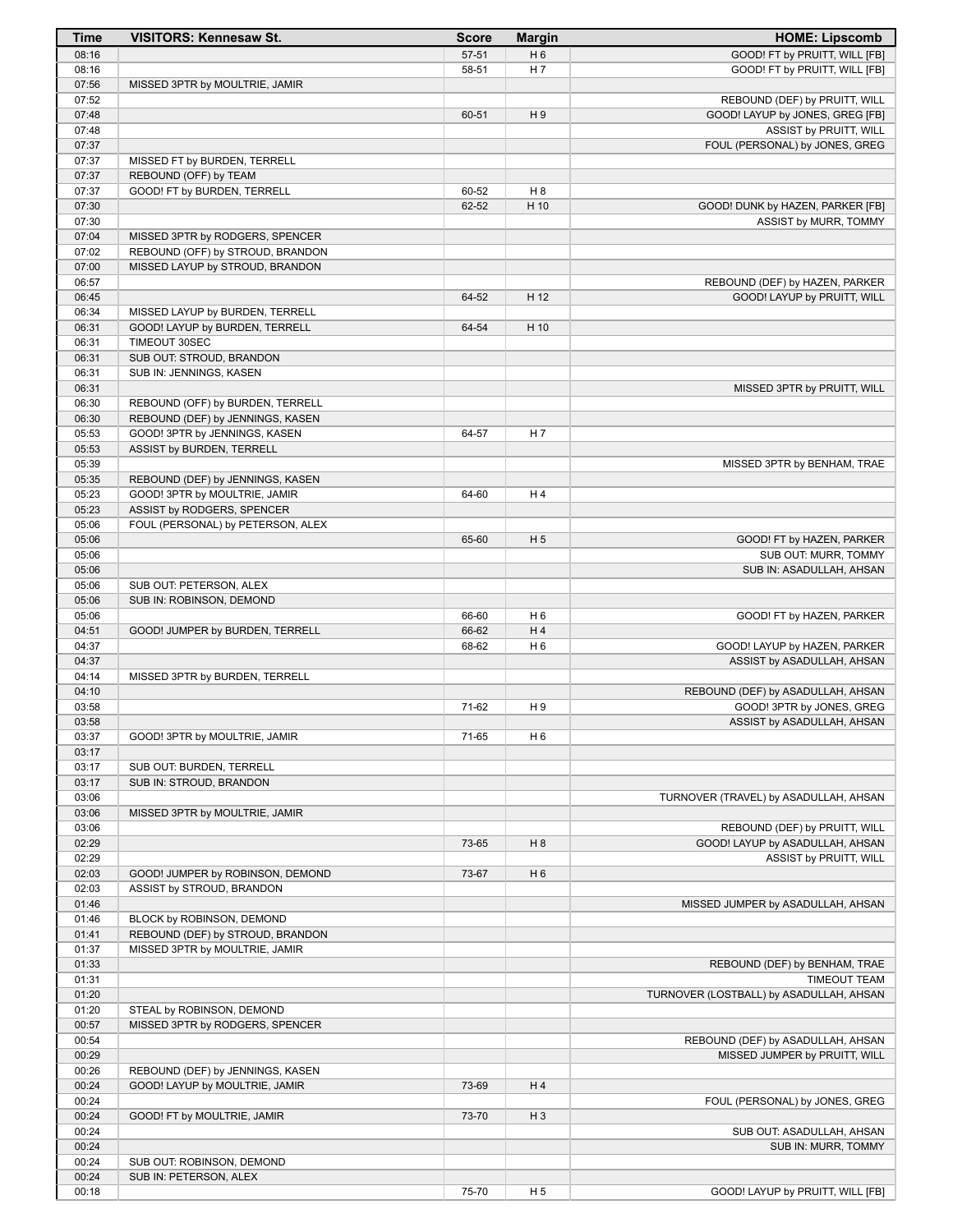| <b>Time</b> | <b>VISITORS: Kennesaw St.</b>      | <b>Score</b> | <b>Margin</b>  | <b>HOME: Lipscomb</b>         |
|-------------|------------------------------------|--------------|----------------|-------------------------------|
| 00:18       |                                    |              |                | ASSIST by BENHAM, TRAE        |
| 00:10       | MISSED LAYUP by JENNINGS, KASEN    |              |                |                               |
| 00:09       | REBOUND (OFF) by STROUD, BRANDON   |              |                |                               |
| 00:08       | MISSED LAYUP by STROUD, BRANDON    |              |                |                               |
| 00:08       |                                    |              |                | REBOUND (DEF) by PRUITT, WILL |
| 00:08       | FOUL (PERSONAL) by MOULTRIE, JAMIR |              |                |                               |
| 00:08       |                                    | 76-70        | $H_6$          | GOOD! FT by PRUITT, WILL [FB] |
| 00:08       |                                    |              |                | MISSED FT by PRUITT, WILL     |
| 00:08       | REBOUND (DEF) by PETERSON, ALEX    |              |                |                               |
| 00:02       | GOOD! 3PTR by MOULTRIE, JAMIR [FB] | 76-73        | $H_3$          |                               |
| 00:02       | <b>TIMEOUT TEAM</b>                |              |                |                               |
| 00:02       | FOUL (PERSONAL) by MOULTRIE, JAMIR |              |                |                               |
| 00:02       |                                    |              |                | MISSED FT by BENHAM, TRAE     |
| 00:02       |                                    |              |                | REBOUND (OFF) by TEAM         |
| 00:02       |                                    | $77 - 73$    | H <sub>4</sub> | GOOD! FT by BENHAM, TRAE [FB] |

# **Kennesaw St. 73, Lipscomb 77**

| <b>Points (This Period)</b> | <b>KSU</b>     | LIP            |
|-----------------------------|----------------|----------------|
| In the Paint                | 6              | 16             |
| Off Turns                   |                |                |
| 2nd Chance                  | 6              |                |
| <b>Fast Break</b>           | 3              | 10             |
| Bench                       | 23             |                |
| Per Poss                    | 1.027<br>16/37 | 1.114<br>18/35 |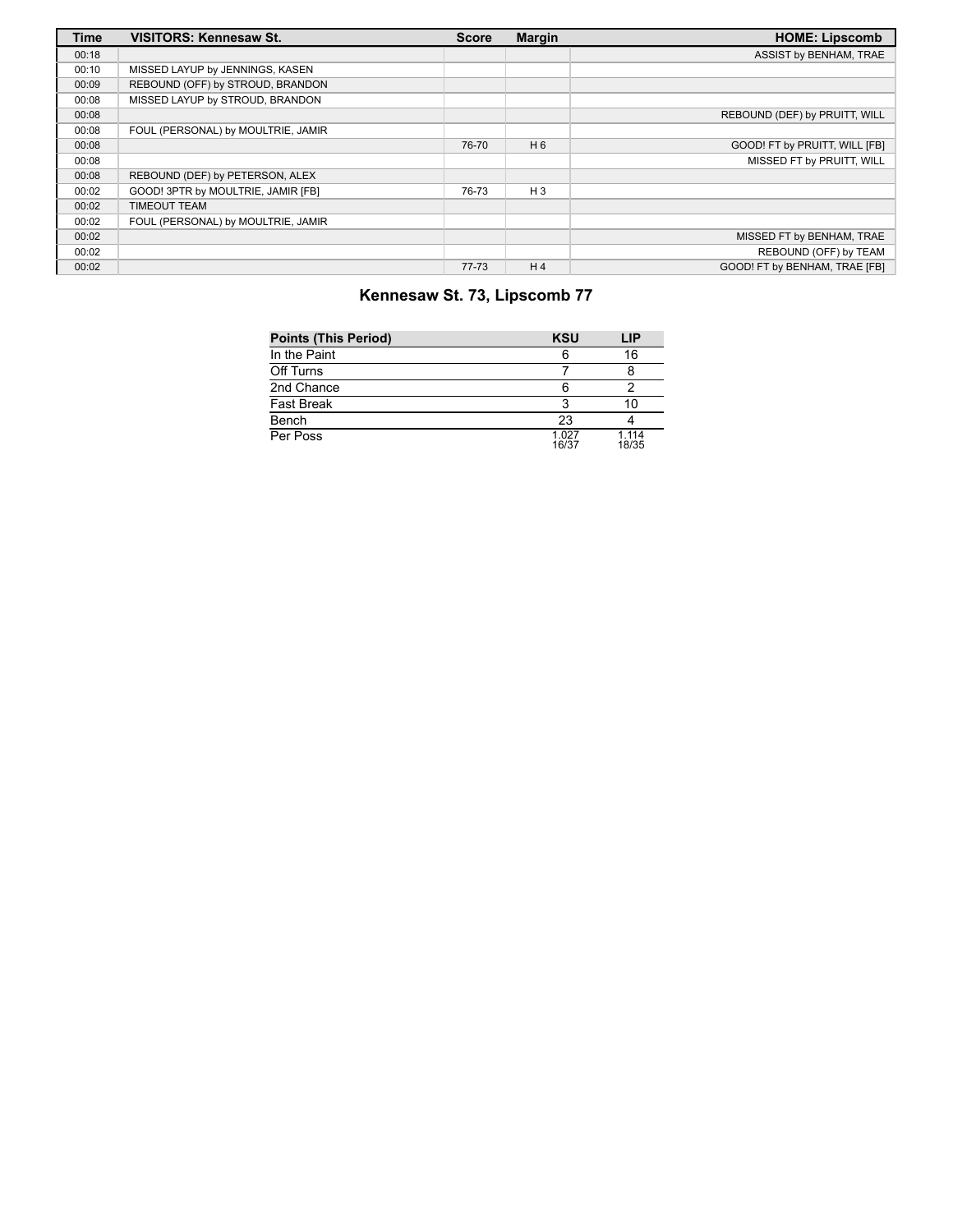# **Official Scoring/Possession Reference Chart Kennesaw St. vs Lipscomb Period 1 January 22, 2022 at Allen Arena - Nashville**



**Period 1**

#### **Starters:**

**Kennesaw St.**: 0 ROBINSON,DEMOND (F); 1 BURDEN,TERRELL (G); 3 YOUNGBLOOD,CHRIS (G); 5 STROUD,BRANDON (G); 22 RODGERS,SPENCER (G);<br>**Lipscomb**: 0 JOHNSON,KJ (G); 1 JONES,GREG (G); 2 PRUITT,WILL (G); 13 HAZEN,PARKER (F); 23

| <b>Time</b> | <b>VISITORS: Kennesaw St.</b>            | <b>Score</b> | <b>Margin</b>  | <b>HOME: Lipscomb</b>                  |
|-------------|------------------------------------------|--------------|----------------|----------------------------------------|
| 19:35       | GOOD! 3PTR by YOUNGBLOOD, CHRIS          | $0 - 3$      | V <sub>3</sub> |                                        |
| 18:05       | GOOD! 3PTR by RODGERS, SPENCER           | $0-6$        | $V_6$          |                                        |
| 17:48       |                                          | $3-6$        | V <sub>3</sub> | GOOD! 3PTR by ASADULLAH, AHSAN         |
| 17:37       | GOOD! 3PTR by STROUD, BRANDON            | $3-9$        | $V_6$          |                                        |
| 16:38       |                                          | $5-9$        | V <sub>4</sub> | GOOD! LAYUP by ASADULLAH, AHSAN        |
| 15:52       |                                          | $8 - 9$      | V <sub>1</sub> | GOOD! 3PTR by JONES, GREG              |
| 15:28       | GOOD! JUMPER by RODGERS, SPENCER [PNT]   | $8 - 11$     | V <sub>3</sub> |                                        |
| 14:54       |                                          | $11 - 11$    | T              | GOOD! 3PTR by JONES, GREG              |
| 14:06       | GOOD! LAYUP by BURDEN, TERRELL           | $11 - 13$    | V <sub>2</sub> |                                        |
| 12:27       |                                          | $14 - 13$    | H <sub>1</sub> | GOOD! 3PTR by MURR, TOMMY              |
| 11:54       |                                          | 16-13        | $H_3$          | GOOD! JUMPER by OGNACEVIC, JACOB [PNT] |
| 11:13       | GOOD! LAYUP by STROUD, BRANDON [FB]      | $16 - 15$    | H <sub>1</sub> |                                        |
| 10:49       |                                          | $18 - 15$    | $H_3$          | GOOD! LAYUP by OGNACEVIC, JACOB        |
| 09:51       |                                          | $20 - 15$    | H <sub>5</sub> | GOOD! JUMPER by BENHAM, TRAE [PNT]     |
| 08:52       |                                          | $22 - 15$    | H <sub>7</sub> | GOOD! JUMPER by CLARK, QUINCY          |
| 08:32       | GOOD! 3PTR by JENNINGS, KASEN            | $22 - 18$    | H4             |                                        |
| 08:15       |                                          | 23-18        | H <sub>5</sub> | GOOD! FT by MURR, TOMMY                |
| 08:15       |                                          | 24-18        | H <sub>6</sub> | GOOD! FT by MURR, TOMMY                |
| 08:05       | GOOD! LAYUP by BURDEN, TERRELL           | 24-20        | H <sub>4</sub> |                                        |
| 07:14       | GOOD! 3PTR by RODGERS, SPENCER [FB]      | 24-23        | H <sub>1</sub> |                                        |
| 06:45       |                                          | 25-23        | H <sub>2</sub> | GOOD! FT by PRUITT, WILL               |
| 06:14       |                                          | 28-23        | H <sub>5</sub> | GOOD! 3PTR by JONES, GREG              |
| 05:36       |                                          | 30-23        | H 7            | GOOD! JUMPER by ASADULLAH, AHSAN [PNT] |
| 05:07       | GOOD! 3PTR by STROUD, BRANDON            | 30-26        | H4             |                                        |
| 04:22       |                                          | 32-26        | H <sub>6</sub> | GOOD! JUMPER by OGNACEVIC, JACOB [PNT] |
| 03:04       | GOOD! JUMPER by JENNINGS, KASEN          | 32-28        | H4             |                                        |
| 02:21       | GOOD! JUMPER by BURDEN, TERRELL [FB/PNT] | 32-30        | H <sub>2</sub> |                                        |
| 01:43       | GOOD! JUMPER by BURDEN, TERRELL          | 32-32        | T              |                                        |
| 01:43       | GOOD! FT by BURDEN, TERRELL              | 32-33        | V <sub>1</sub> |                                        |
| 01:33       |                                          | 35-33        | H <sub>2</sub> | GOOD! 3PTR by BENHAM, TRAE             |
| 00:21       |                                          | 38-33        | H <sub>5</sub> | GOOD! 3PTR by BENHAM, TRAE             |
| 00:01       | GOOD! LAYUP by ROBINSON, DEMOND          | 38-35        | $H_3$          |                                        |

**Kennesaw St. 35, Lipscomb 38**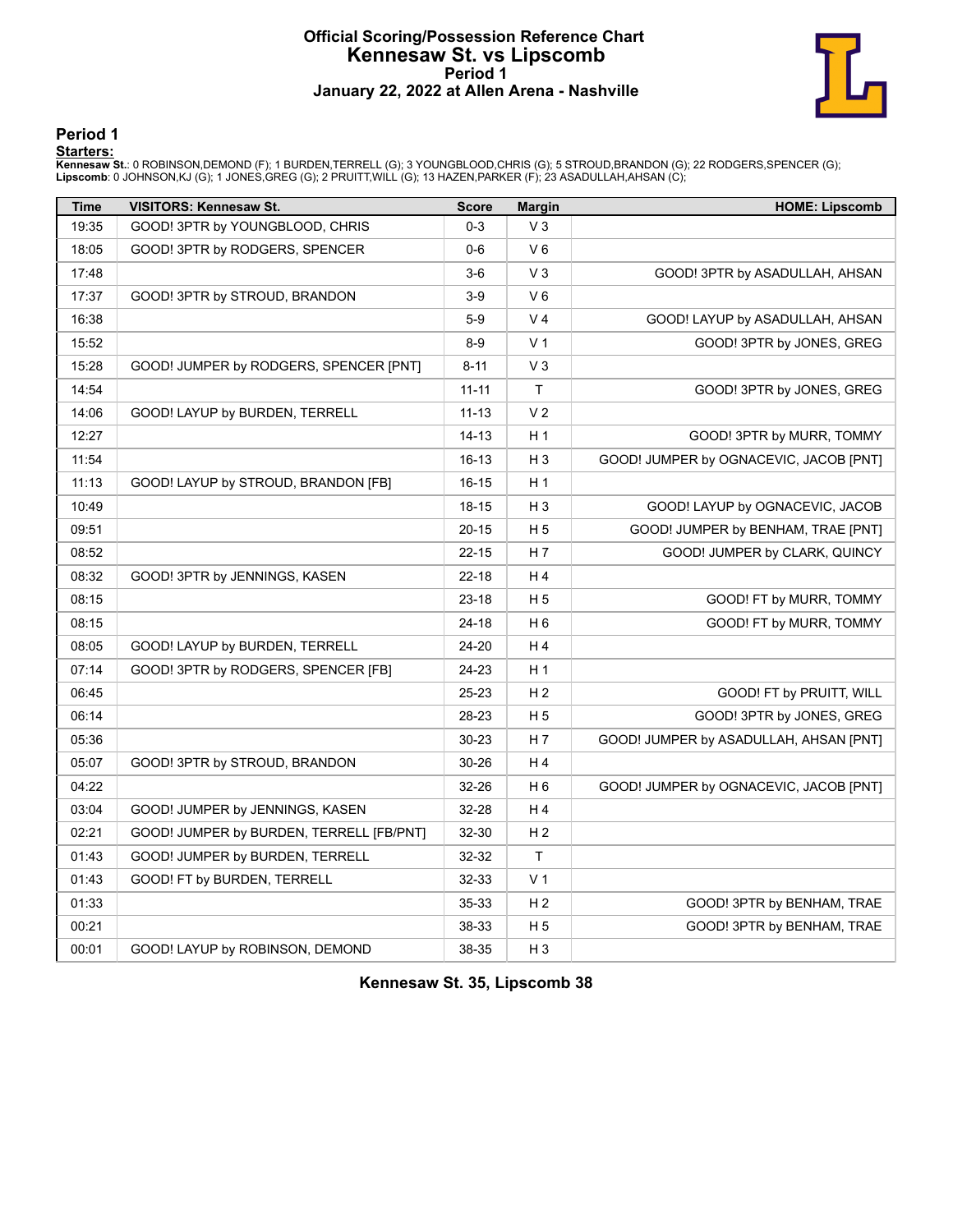# **Official Scoring/Possession Reference Chart Kennesaw St. vs Lipscomb Period 2 January 22, 2022 at Allen Arena - Nashville**



**Period 2**

#### **Starters:**

**Kennesaw St.**: 0 ROBINSON,DEMOND (F); 1 BURDEN,TERRELL (G); 3 YOUNGBLOOD,CHRIS (G); 5 STROUD,BRANDON (G); 22 RODGERS,SPENCER (G);<br>**Lipscomb**: 0 JOHNSON,KJ (G); 1 JONES,GREG (G); 2 PRUITT,WILL (G); 13 HAZEN,PARKER (F); 23

| <b>Time</b> | <b>VISITORS: Kennesaw St.</b>    | <b>Score</b> | <b>Margin</b>  | <b>HOME: Lipscomb</b>            |
|-------------|----------------------------------|--------------|----------------|----------------------------------|
| 19:05       | GOOD! JUMPER by RODGERS, SPENCER | 38-37        | H <sub>1</sub> |                                  |
| 18:43       |                                  | 41-37        | H 4            | GOOD! 3PTR by PRUITT, WILL       |
| 17:35       |                                  | 42-37        | H <sub>5</sub> | GOOD! FT by ASADULLAH, AHSAN     |
| 16:53       |                                  | 43-37        | H <sub>6</sub> | GOOD! FT by PRUITT, WILL         |
| 16:53       |                                  | 44-37        | H 7            | GOOD! FT by PRUITT, WILL         |
| 16:12       |                                  | 46-37        | H <sub>9</sub> | GOOD! LAYUP by PRUITT, WILL      |
| 15:56       | GOOD! 3PTR by MOULTRIE, JAMIR    | 46-40        | H <sub>6</sub> |                                  |
| 15:43       |                                  | 47-40        | H 7            | GOOD! FT by JONES, GREG          |
| 15:43       |                                  | 48-40        | H <sub>8</sub> | GOOD! FT by JONES, GREG          |
| 15:06       |                                  | 50-40        | H 10           | GOOD! LAYUP by JOHNSON, KJ       |
| 13:38       | GOOD! FT by YOUNGBLOOD, CHRIS    | $50 - 41$    | H9             |                                  |
| 13:38       | GOOD! FT by YOUNGBLOOD, CHRIS    | 50-42        | H <sub>8</sub> |                                  |
| 13:17       | GOOD! FT by MOULTRIE, JAMIR      | 50-43        | H 7            |                                  |
| 13:17       | GOOD! FT by MOULTRIE, JAMIR      | 50-44        | H <sub>6</sub> |                                  |
| 13:17       |                                  | 51-44        | H 7            | GOOD! FT by PRUITT, WILL         |
| 13:17       |                                  | 52-44        | H <sub>8</sub> | GOOD! FT by PRUITT, WILL         |
| 10:40       | GOOD! 3PTR by MOULTRIE, JAMIR    | 52-47        | H <sub>5</sub> |                                  |
| 10:15       |                                  | 53-47        | H <sub>6</sub> | GOOD! FT by PRUITT, WILL         |
| 09:21       | GOOD! LAYUP by ROBINSON, DEMOND  | 53-49        | H4             |                                  |
| 08:54       | GOOD! FT by STROUD, BRANDON      | 53-50        | $H_3$          |                                  |
| 08:54       | GOOD! FT by STROUD, BRANDON      | 53-51        | H <sub>2</sub> |                                  |
| 08:44       |                                  | 56-51        | H <sub>5</sub> | GOOD! 3PTR by BENHAM, TRAE       |
| 08:16       |                                  | 57-51        | H <sub>6</sub> | GOOD! FT by PRUITT, WILL [FB]    |
| 08:16       |                                  | 58-51        | H 7            | GOOD! FT by PRUITT, WILL [FB]    |
| 07:48       |                                  | 60-51        | H 9            | GOOD! LAYUP by JONES, GREG [FB]  |
| 07:37       | GOOD! FT by BURDEN, TERRELL      | 60-52        | H <sub>8</sub> |                                  |
| 07:30       |                                  | 62-52        | H 10           | GOOD! DUNK by HAZEN, PARKER [FB] |
| 06:45       |                                  | 64-52        | H 12           | GOOD! LAYUP by PRUITT, WILL      |
| 06:31       | GOOD! LAYUP by BURDEN, TERRELL   | 64-54        | H 10           |                                  |
| 05:53       | GOOD! 3PTR by JENNINGS, KASEN    | 64-57        | H 7            |                                  |
| 05:23       | GOOD! 3PTR by MOULTRIE, JAMIR    | 64-60        | H 4            |                                  |
| 05:06       |                                  | 65-60        | H <sub>5</sub> | GOOD! FT by HAZEN, PARKER        |
| 05:06       |                                  | 66-60        | H <sub>6</sub> | GOOD! FT by HAZEN, PARKER        |
| 04:51       | GOOD! JUMPER by BURDEN, TERRELL  | 66-62        | H 4            |                                  |
| 04:37       |                                  | 68-62        | H <sub>6</sub> | GOOD! LAYUP by HAZEN, PARKER     |
| 03:58       |                                  | 71-62        | H 9            | GOOD! 3PTR by JONES, GREG        |
| 03:37       | GOOD! 3PTR by MOULTRIE, JAMIR    | 71-65        | H <sub>6</sub> |                                  |
| 02:29       |                                  | 73-65        | H <sub>8</sub> | GOOD! LAYUP by ASADULLAH, AHSAN  |
| 02:03       | GOOD! JUMPER by ROBINSON, DEMOND | 73-67        | H <sub>6</sub> |                                  |
| 00:24       | GOOD! LAYUP by MOULTRIE, JAMIR   | 73-69        | H 4            |                                  |
| 00:24       | GOOD! FT by MOULTRIE, JAMIR      | 73-70        | $H_3$          |                                  |
| 00:18       |                                  | 75-70        | H <sub>5</sub> | GOOD! LAYUP by PRUITT, WILL [FB] |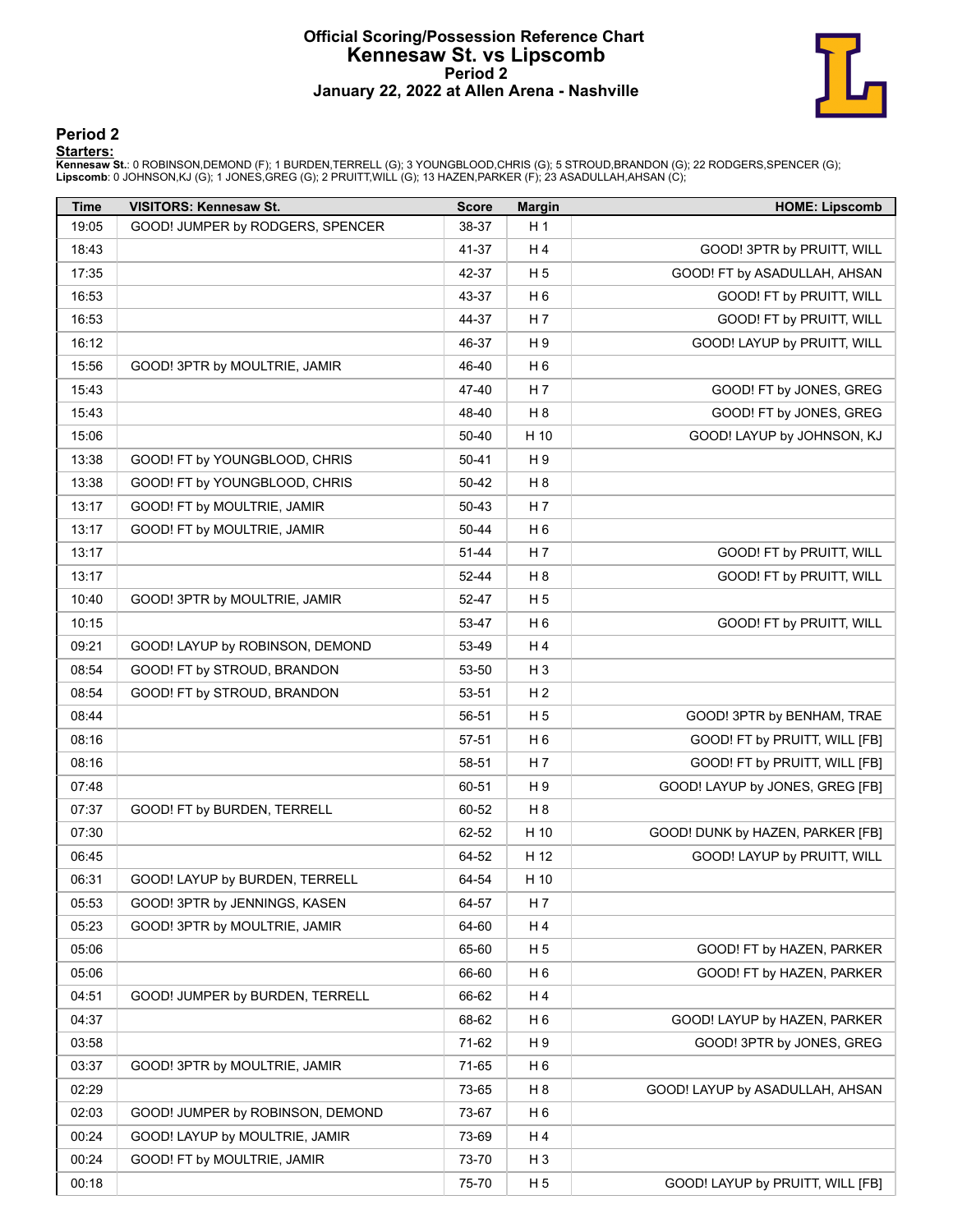| <b>Time</b> | <b>VISITORS: Kennesaw St.</b>      | <b>Score</b> | <b>Margin</b>  | <b>HOME: Lipscomb</b>         |
|-------------|------------------------------------|--------------|----------------|-------------------------------|
| 00:08       |                                    | 76-70        | H 6            | GOOD! FT by PRUITT, WILL [FB] |
| 00:02       | GOOD! 3PTR by MOULTRIE, JAMIR [FB] | 76-73        | $H_3$          |                               |
| 00:02       |                                    | 77-73        | H <sub>4</sub> | GOOD! FT by BENHAM, TRAE [FB] |

**Kennesaw St. 73, Lipscomb 77**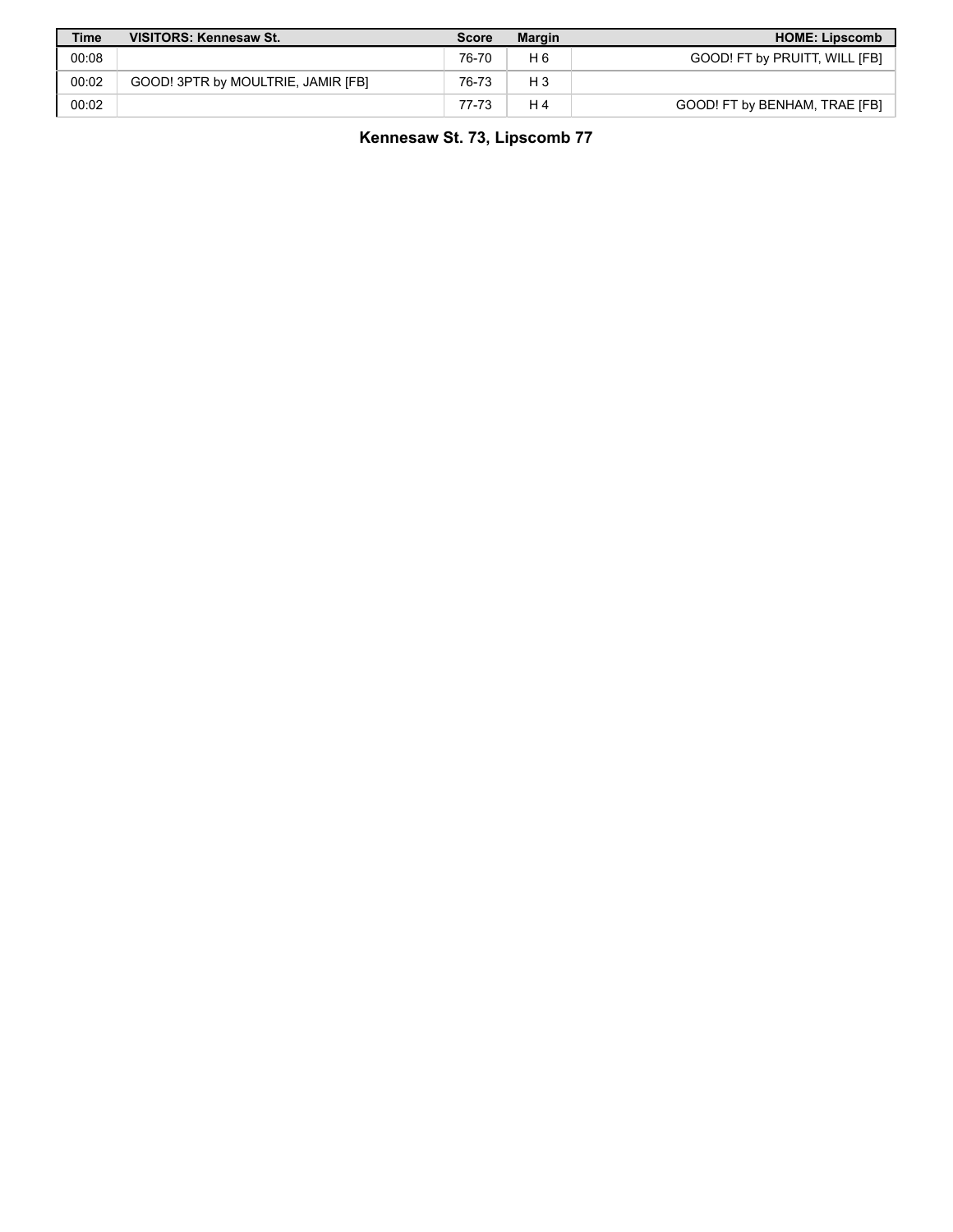# **Official Substitutions Log Kennesaw St. vs Lipscomb Period 1 January 22, 2022 at Allen Arena - Nashville**



| <b>VISITORS: Kennesaw St.</b> | <b>Time</b>    | <b>Score</b> | <b>HOME: Lipscomb</b>     |
|-------------------------------|----------------|--------------|---------------------------|
| 0 ROBINSON, DEMOND            |                |              | 0 JOHNSON, KJ             |
| 1 BURDEN, TERRELL             |                |              | 1 JONES, GREG             |
| 3 YOUNGBLOOD, CHRIS           |                |              | 2 PRUITT, WILL            |
| 5 STROUD, BRANDON             |                |              | 13 HAZEN, PARKER          |
| 22 RODGERS, SPENCER           |                |              | 23 ASADULLAH, AHSAN       |
| SUB OUT: 0 ROBINSON, DEMOND   | 16:15          | $9 - 5$      |                           |
| SUB IN: 10 PETERSON.ALEX      | 16:15          |              |                           |
|                               | 13:08          | $13 - 11$    | SUB OUT: JOHNSON, KJ      |
|                               | 13:08          |              | SUB OUT: JONES, GREG      |
|                               | 13:08          |              | SUB OUT: PRUITT, WILL     |
|                               | 13:08          |              | SUB OUT: HAZEN, PARKER    |
|                               | 13:08          |              | SUB IN: BENHAM, TRAE      |
|                               | 13:08          |              | SUB IN: CLARK, QUINCY     |
|                               | 13:08          |              | SUB IN: MURR, TOMMY       |
|                               | 13:08          |              | SUB IN: OGNACEVIC, JACOB  |
| SUB OUT: 1 BURDEN, TERRELL    | 13:08          |              |                           |
| SUB OUT: 22 RODGERS, SPENCER  | 13:08          |              |                           |
| SUB IN: 12 MOULTRIE, JAMIR    | 13:08          |              |                           |
| SUB IN: 13 JENNINGS, KASEN    | 13:08          |              |                           |
|                               | 10:19          | $15 - 18$    | SUB OUT: ASADULLAH, AHSAN |
|                               | 10:19          |              | SUB IN: HAZEN.PARKER      |
| SUB OUT: 5 STROUD, BRANDON    | 10:19          |              |                           |
| SUB OUT: 10 PETERSON, ALEX    | 10:19          |              |                           |
| SUB IN: 0 ROBINSON, DEMOND    |                |              |                           |
| SUB IN: 14 REDDISH, ISAIAH    | 10:19<br>10:19 |              |                           |
|                               |                | 18-22        | SUB OUT: CLARK, QUINCY    |
|                               | 08:15<br>08:15 |              |                           |
|                               |                |              | SUB OUT: HAZEN, PARKER    |
|                               | 08:15          |              | SUB OUT: MURR, TOMMY      |
|                               | 08:15          |              | SUB OUT: OGNACEVIC, JACOB |
|                               | 08:15          |              | SUB IN: JONES, GREG       |
|                               | 08:15          |              | SUB IN: PRUITT, WILL      |
|                               | 08:15          |              | SUB IN: SHULMAN, TANNER   |
|                               | 08:15          |              | SUB IN: ASADULLAH, AHSAN  |
| SUB OUT: 3 YOUNGBLOOD, CHRIS  | 08:15          |              |                           |
| SUB OUT: 13 JENNINGS, KASEN   | 08:15          |              |                           |
| SUB IN: 1 BURDEN, TERRELL     | 08:15          |              |                           |
| SUB IN: 22 RODGERS, SPENCER   | 08:15          |              |                           |
|                               | 07:36          | $20 - 24$    | SUB OUT: BENHAM, TRAE     |
|                               | 07:36          |              | SUB IN: JOHNSON, KJ       |
| SUB OUT: 12 MOULTRIE, JAMIR   | 06:45          | 23-25        |                           |
| SUB OUT: 14 REDDISH.ISAIAH    | 06:45          |              |                           |
| SUB IN: 3 YOUNGBLOOD, CHRIS   | 06:45          |              |                           |
| SUB IN: 5 STROUD.BRANDON      | 06:45          |              |                           |
| SUB OUT: 0 ROBINSON, DEMOND   | 06:24          | 23-25        |                           |
| SUB IN: 10 PETERSON, ALEX     | 06:24          |              |                           |
|                               | 04:35          | 26-30        | SUB OUT: ASADULLAH, AHSAN |
|                               | 04:35          |              | SUB IN: OGNACEVIC, JACOB  |
| SUB OUT: 3 YOUNGBLOOD, CHRIS  | 03:44          | 26-32        |                           |
| SUB OUT: 10 PETERSON, ALEX    | 03:44          |              |                           |
| SUB IN: 0 ROBINSON, DEMOND    | 03:44          |              |                           |
| SUB IN: 13 JENNINGS, KASEN    | 03:44          |              |                           |
|                               | 03:44          |              | SUB OUT: SHULMAN, TANNER  |
|                               | 03:44          |              | SUB IN: BENHAM, TRAE      |
|                               | 01:43          | 32-32        | SUB OUT: JOHNSON, KJ      |
|                               | 01:43          |              | SUB OUT: OGNACEVIC, JACOB |
|                               | 01:43          |              | SUB IN: MURR, TOMMY       |
|                               | 01:43          |              | SUB IN: ASADULLAH, AHSAN  |
| SUB OUT: 13 JENNINGS, KASEN   | 00:14          | 33-38        |                           |
| SUB IN: 3 YOUNGBLOOD, CHRIS   | 00:14          |              |                           |

**Kennesaw St. 35, Lipscomb 38**